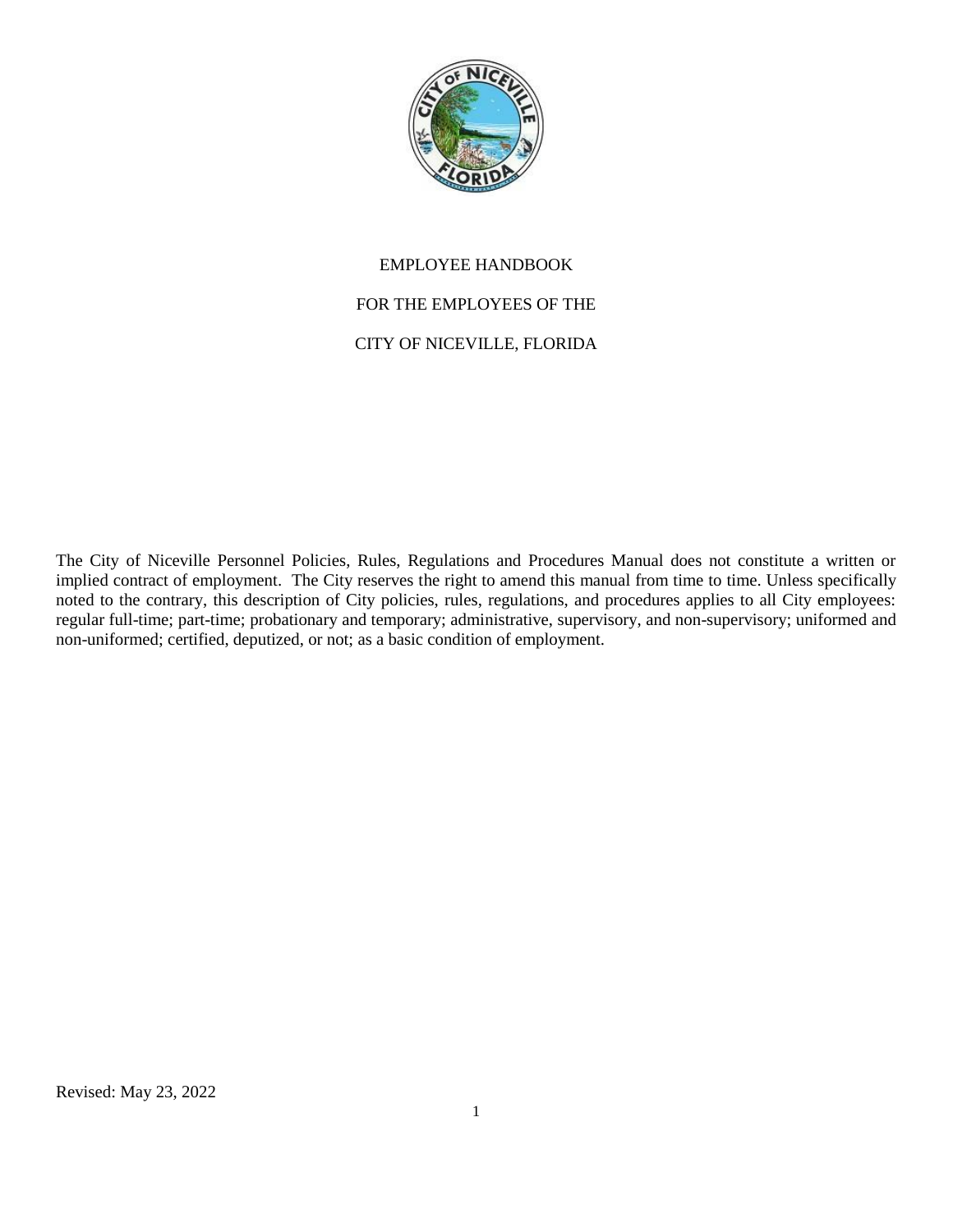### TABLE OF CONTENTS

Welcome and Introduction from the City Manager 4

| Our Commitment to You                       | 5      |
|---------------------------------------------|--------|
| <b>Work Periods</b>                         | 5      |
| Public Appearance and Conduct               | 5      |
| <b>Public Relations</b>                     | 6      |
| Confidentiality                             | 6      |
| General Quality of Work                     | 6      |
| Economy and Use of City Property            | 6      |
| Use of City Vehicles                        | 6      |
| <b>Personal Communications</b>              | $\tau$ |
| Workplace Computer, E-Mail and Internet Use | 8      |
| <b>Work Space Conditions</b>                | 9      |
| Safety and Health                           | 9      |
| <b>Equal Employment Opportunity</b>         | 9      |
| <b>Employment of Relatives (Nepotism)</b>   | 10     |
| <b>Outside Employment</b>                   | 10     |
| Conflict of Interest                        | 10     |
| Solicitation and Distribution               | 11     |
| <b>Elections and Political Activities</b>   | 11     |
| Driver's License                            | 11     |
| Discrimination and Harassment Policy        | 11     |
| Merit Increase Policy                       | 13     |
| PAY AND BENEFITS ADMINISTRATION             | 13     |
|                                             |        |
| Policy and Intent                           | 13     |
| <b>Wages and Salaries</b>                   | 13     |
| Pay Periods                                 | 13     |
| Payroll Check and Deductions                | 13     |
| <b>Salary Advances</b>                      | 14     |
| Overtime                                    | 14     |
| Stand-By Pay                                | 14     |
| Call-In Pay                                 | 14     |
| Out-of-Title Pay and Promotion              | 15     |
| Travel                                      | 15     |
| Uniforms                                    | 15     |
| Holidays                                    | 15     |
| <b>Annual Leave</b>                         | 16     |
| <b>Sick Leave</b>                           | 18     |
| <b>Injury Leave</b>                         | 19     |
| <b>Maternity Leave</b>                      | 19     |
| <b>Bereavement Leave</b>                    | 19     |
| Military Leave                              | 19     |
| Family and Medical Leave Act (FMLA)         | 19     |

| Family and Medical Leave Act (FMLA) |  |
|-------------------------------------|--|
| Court Leave and Jury Duty           |  |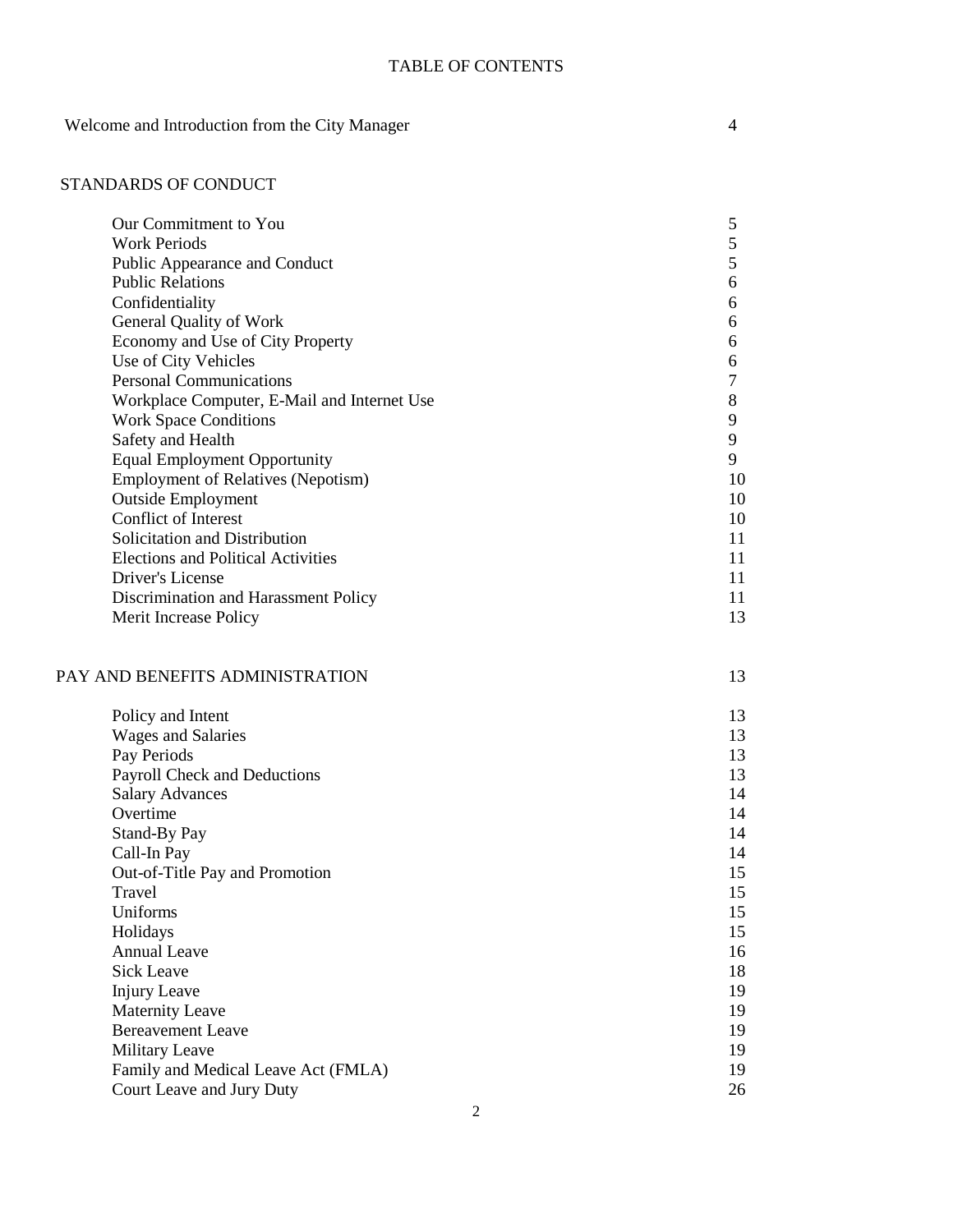|     | Workers' Compensation and Disability Leave   | 27 |
|-----|----------------------------------------------|----|
|     | <b>Unemployment Compensation</b>             | 27 |
|     | Group Health Insurance                       | 27 |
|     | <b>Deferred Compensation</b>                 | 28 |
|     | Florida Retirement System                    | 28 |
|     | PERSONNEL RELATIONS                          | 28 |
|     | <b>Personnel Records</b>                     | 28 |
|     | <b>Employee Communications</b>               | 28 |
|     | <b>Grievances</b>                            | 28 |
| VI. | PERSONNEL POLICIES, ACTIONS AND PROCEDURES   | 30 |
|     | Policies                                     | 30 |
|     | Recruitment                                  | 30 |
|     | Eligibility                                  | 30 |
|     | Appointments                                 | 31 |
|     | Probationary Period                          | 31 |
|     | Layoffs                                      | 31 |
|     | Resignation                                  | 32 |
|     | <b>Exit Procedures</b>                       | 32 |
|     | Reinstatement                                | 32 |
|     | Disciplinary Actions - Causes and Guidelines | 32 |
|     | Conclusion                                   | 36 |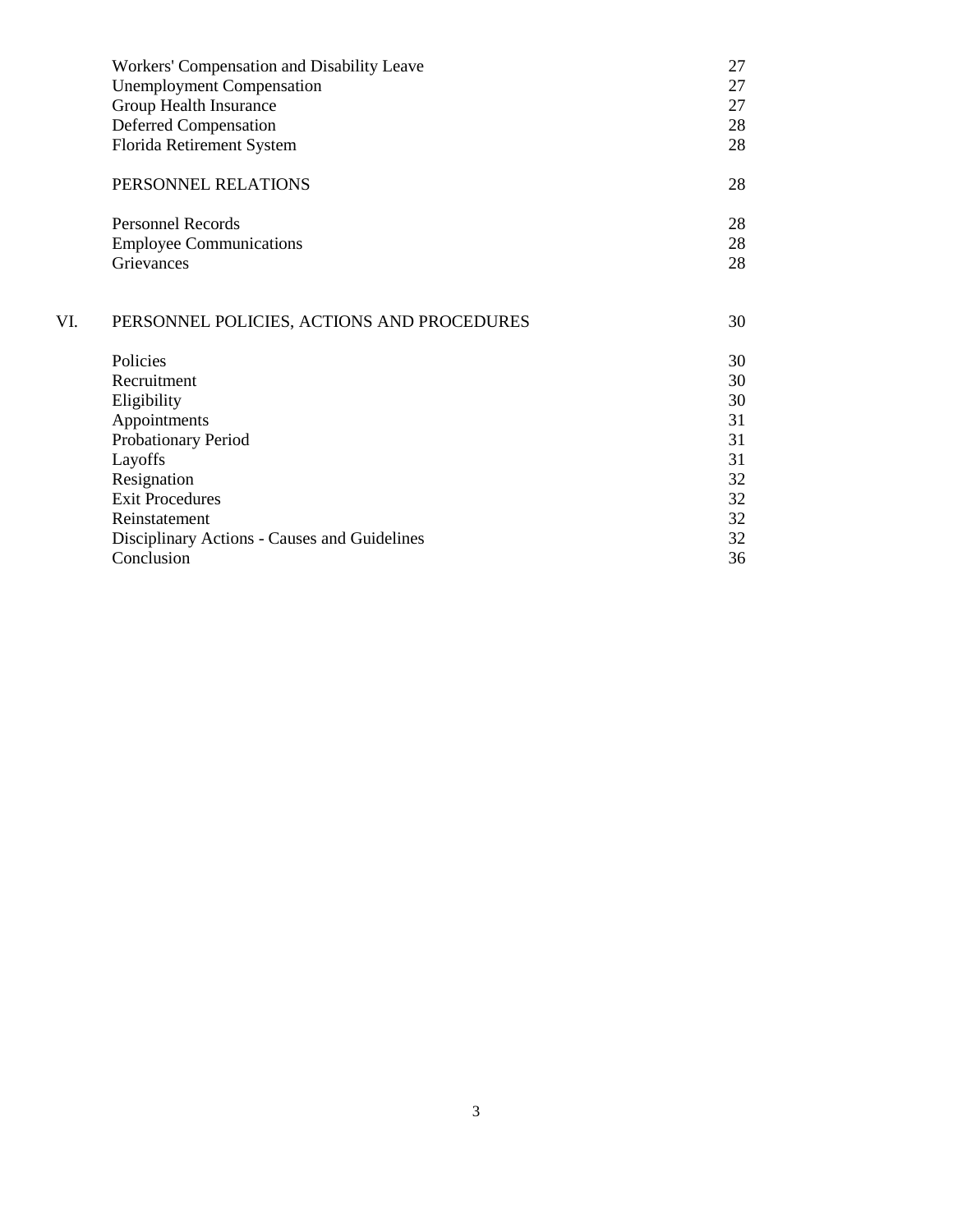### INTRODUCTION

## TO ALL STAFF

It is a pleasure to welcome you as an employee of the City of Niceville. We would like for you to know that you are with us because you can make a valuable contribution in service to the people of Niceville. The special abilities or skills, which you bring to us, can make you an integral member of our team.

As an employee, you have an obligation to our fellow citizens to give them the best, most efficient and courteous service possible. In an effort to help you adjust to your new job, this handbook has been prepared to acquaint you with some of our more important policies, benefits to be enjoyed by you and your family and requirements of you as an employee. Please keep the following in mind as you go about doing your job each day:

- 1. You are a representative of the City. In a very real sense, each elected incumbent of the Council and, therefore, every employee are always visible and accountable to the public. Consequently, your conduct should meet the standard which the public should be able to expect from those they elect and from those they pay for.
- 2. Your position exists only because it contributes to the execution of the duties of the City Manager.
- 3. You bring value to the City Manager to the degree that you contribute the most to the position that you fill.
- 4. The administrative staff is responsible for ensuring that the duties of the City and its several functional divisions are maintained.

This handbook is effective January 2015 and supersedes all previously issued documents that may conflict with these policies. As the need arises, certain provisions of this handbook may be amended, revised, modified or deleted with or without notice.

We certainly hope you enjoy working here as an employee of the City of Niceville.

Sincerely,

Lannie Corbin City Manager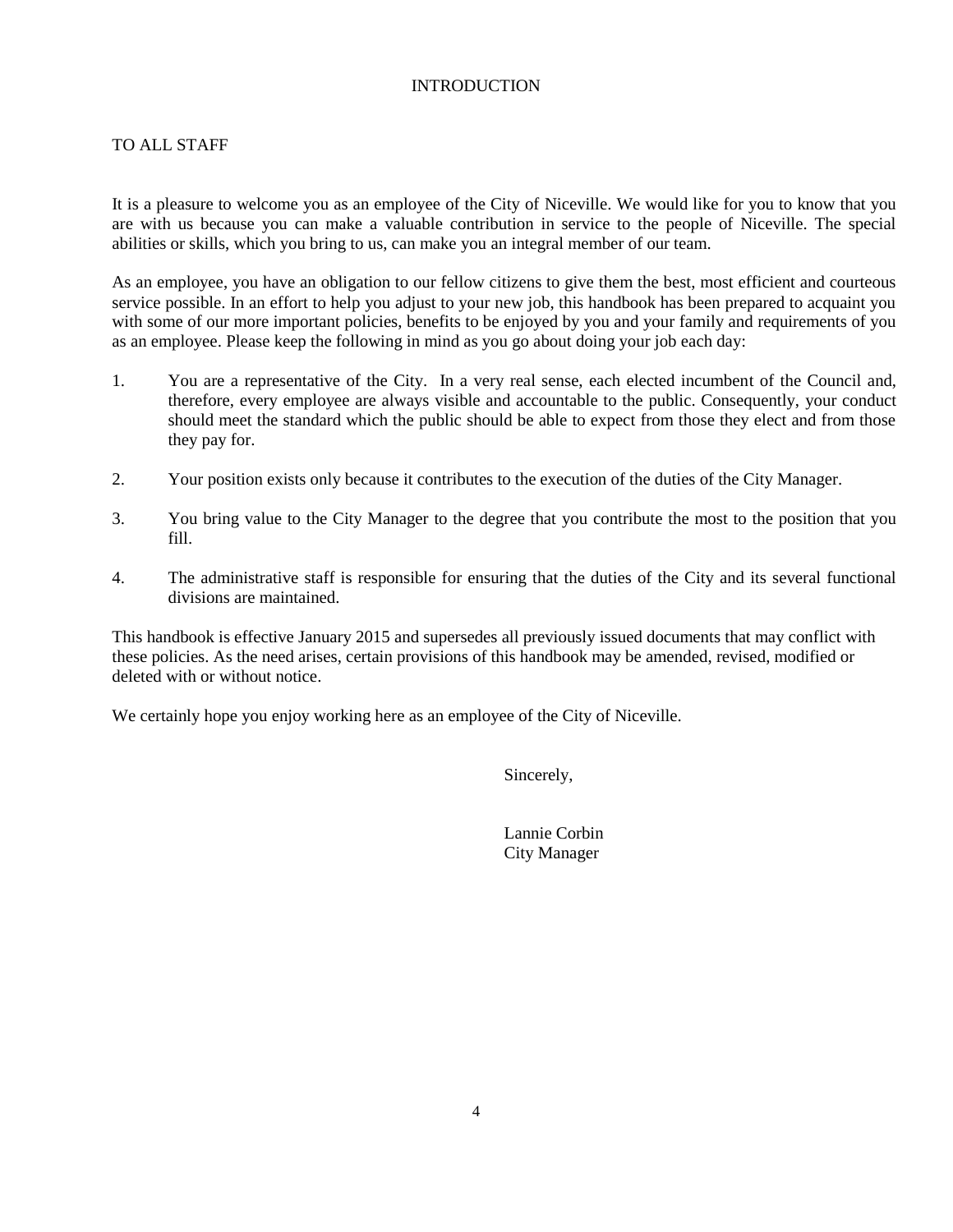# **STANDARDS OF CONDUCT**

### Our Commitment to You:

We want you to know that the Administration for the City is committed to protecting certain rights and privileges for all employees. These include the following:

- 1. Equitable and fair treatment in the assignment of work and the compensation for work.
- 2. An opportunity to compete for advancement.
- 3. Safe conditions and the privilege to recommend means of creating safer working conditions.
- 4. Opportunities to communicate with management regarding job-related problems, suggestions, ideas, inquiries, etc.
- 5. Avenues by which complaints can be heard and resolved.
- 6. A work environment that is free and unimpeded by political, social or personal influences.
- 7. Reasonable standards of work and reasonable resources to accomplish work.
- 8. The privilege of merit and other fringe benefits as customarily provided by the City.
- 9. Constructive criticism and the avoidance of ridicule and embarrassment.
- 10. Nondiscrimination
- 11. All employment rights granted or implied by the Constitution of the United States, Florida State Statutes, and applicable federal and state regulations.

### Work Periods

The standard work week is 40 hours in five days, Monday through Friday. The standard work day is 4 hours, followed by a one-hour lunch period, followed by the remaining 4 hours. Due to the variety of work requirements, the beginning and ending times may be different for different departments. Unless otherwise authorized, office hours for the standard work day 8:00 A.M. to 5:00 P.M. (Lunch hours may be staggered by the administration so that an ample work force can be in each department during lunch time.) Work breaks of fifteen (15) minutes each are permitted in the morning and afternoon, also on a staggered basis. The precise timing of breaks will be determined by supervisors depending on work loads each day. Strict observance of these hours and time limits is expected.

Absences and tardiness affect the overall performance of the City. Serious abuses will become subjects of personnel actions. If you anticipate an unavoidable absence or tardiness, you are required to notify your supervisor as far in advance as possible. Specific reporting procedures will be determined by each department head. Supervisor's permission is required in advance for avoidable absence, tardiness or early departure.

### Public Appearance and Conduct

As representatives of the City, all employees are expected to know what is appropriate and acceptable attire, grooming and behavior for their work site and for the individual department or function. If any doubt exists as to what may be appropriate, the employee is encouraged to consult his/her supervisor. Employees are requested to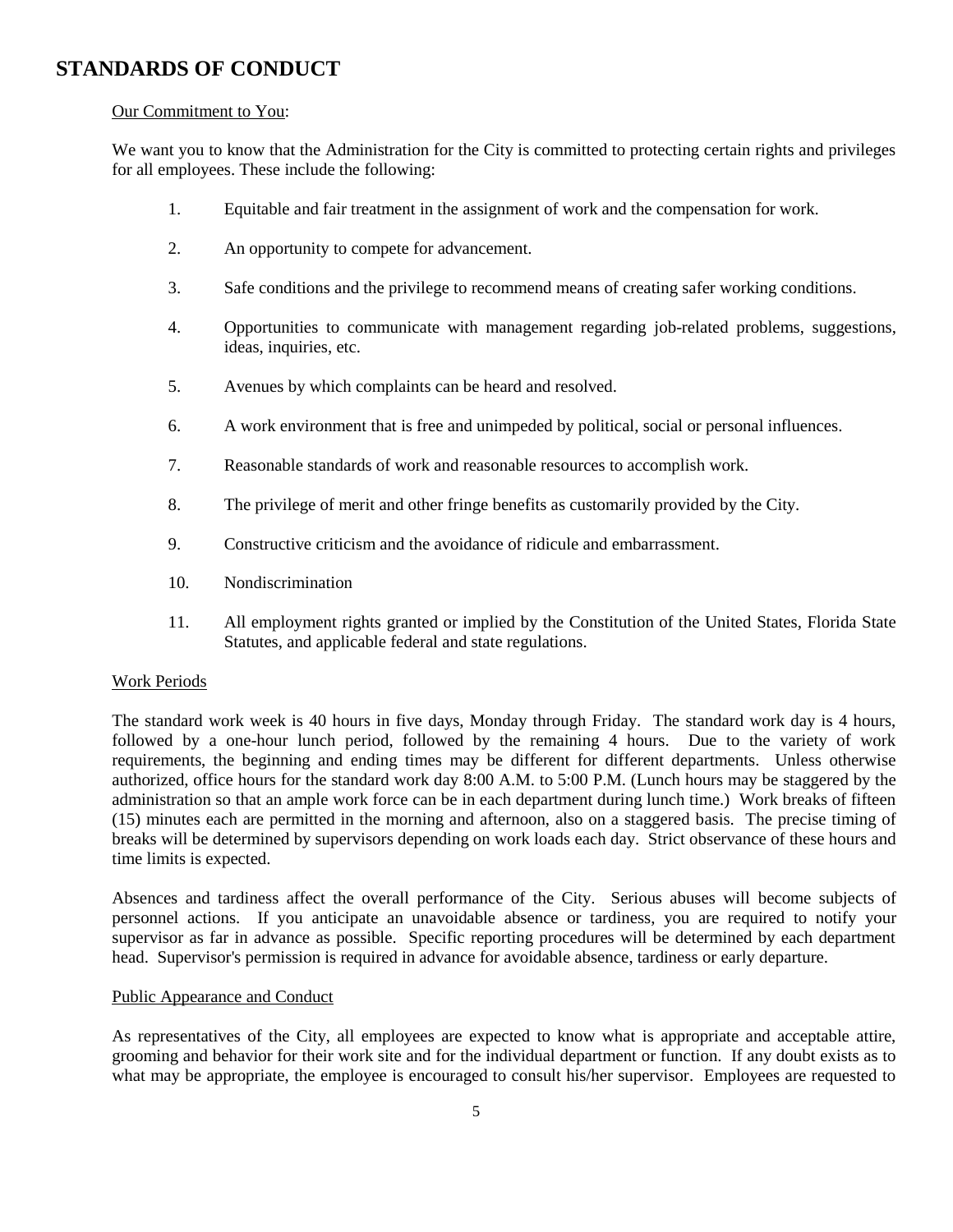avoid extremes, particularly exotic or bizarre costumes and grooming which are not suited to a business or public service situation.

Supervisors will apply fair, consistent, professional standards in dealing with any problems and quietly discuss with the employees any attire, grooming, or behavior not suitable for the employees of the City.

### Public Relations

As an employee of the City, you should treat people and handle their matters in such a way as to instill respect for the reputation already earned for courteous and efficient service. Friendliness, cheerfulness, helpfulness, courtesy, informality and sincerity are expected from all employees, especially in service to the public.

#### Confidentiality

Employees are expected to remain mindful of the confidential nature of many aspects of the work of some departments of the City. Good judgment should be exercised regarding the release or discussion of official matters or other information which may affect the personal or business affairs of others. Supervisory permission is required for release of sensitive or privileged information.

### General Quality of Work

Each employee is expected to achieve maximum efficiency and accuracy on assigned duties. Errors affect the performance of the employee, the work load of fellow workers and supervisors, the reputation of the department and the City and, most importantly, the lives of members of the public. Error-free work is our goal.

### Economy and Use of City Property

The City provides employees with necessary equipment and materials to carry out their job assignments. These equipment and materials are paid for by the taxpaying residents of Niceville. It is your duty to respect the value of all supplies, equipment and printed forms, regardless of their cost. It is important to handle with care the machines and equipment that are used in the work of this office. It is also important that pencils, stationery, forms, etc., be conserved. The taxpaying public is entitled to these considerations on everyone's part. Personal use of public equipment, materials or supplies is not permitted. This applies particularly to the unauthorized use of the City's stationery.

In order to ensure efficient and proper accountability, all employees are expected to adhere to required procedures regarding purchase orders, inventory, use of city vehicles, and checking in and out for use of the equipment.

### Use of City Vehicles

When you are assigned a City-owned vehicle or any equipment for your work, you are responsible for its proper use and maintenance. Any defects that you note should be reported to the appropriate personnel for repair.

All City vehicles must be operated according to the traffic laws of the City of Niceville and State of Florida. At no time should a City vehicle be used for purposes other than the transaction of City business. No unauthorized persons are allowed to ride in City vehicles.

Employees using cellular phones for any purpose (including sending or reading emails or text messages) while conducting company business in a vehicle are required to pull over to a safe location for the entirety of the phone conversation.

Smoking in City vehicles is prohibited.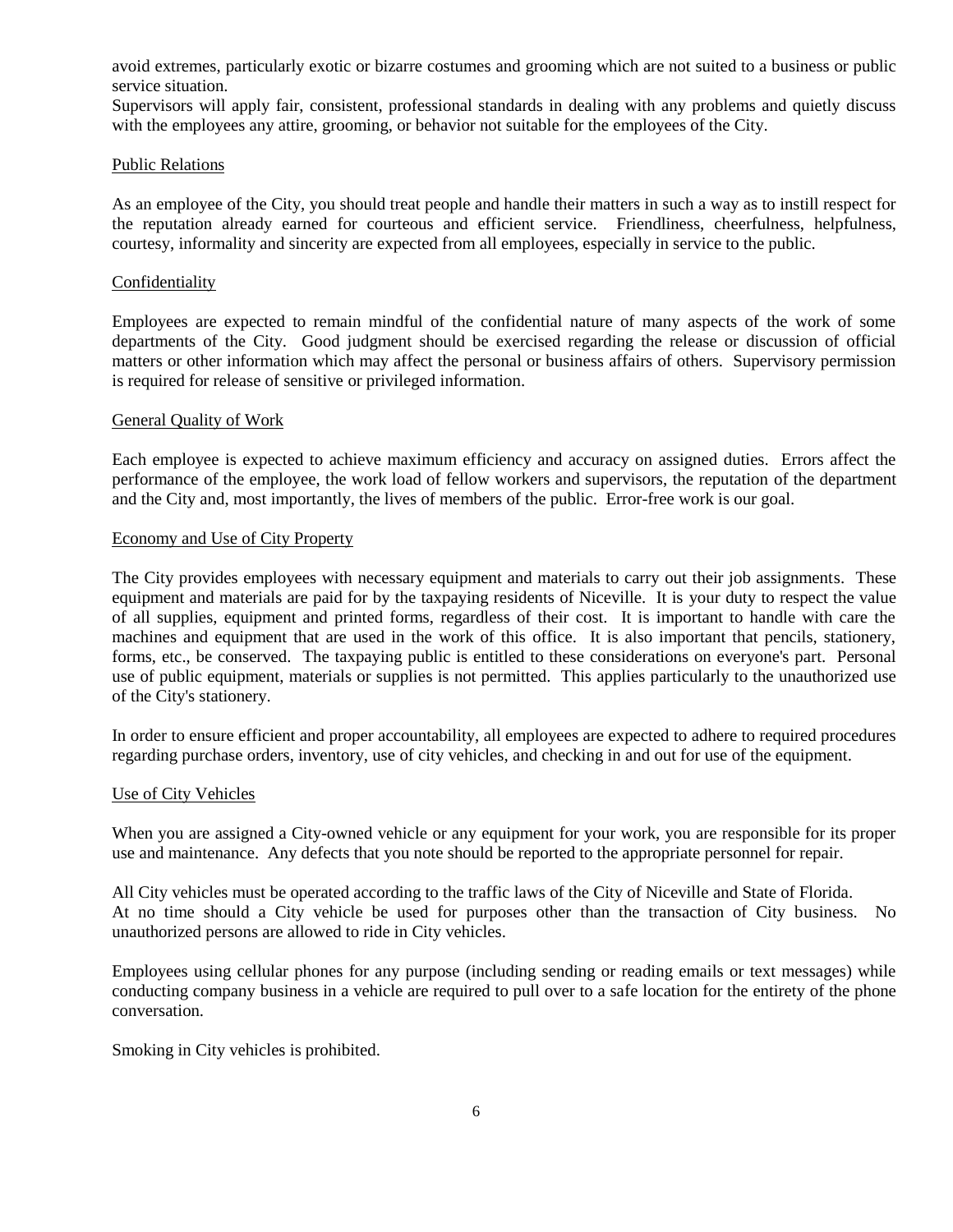### Personal Communications

Telephones, cellular phones, voice mail systems, and fax machines are provided for City business use.

Personal use, incoming or outgoing, should be restricted as much as possible. If use during office hours becomes necessary, it should be brief.

Similarly, employees should not receive personal mail or other deliveries at their place of work at the City. Such deliveries may be refused or opened in the course of the City's business. Personal visits by friends, relatives or other contacts should be restricted during work hours, and not within the working areas of the City.

### A. Text messaging:

Effective August 1, 2019, All City employees and elected or appointed officials are only allowed to send and receive text messages related to City business on a City issued phone. Text messaging City business on a personally-owned device is not allowed. Employees shall delete transitory (records created or received by the City which are typically of short-term, temporary informational use) text messages from their City phone as soon as they are no longer needed. Any non-transitory public record information should be forwarded to the employee's email account.

Text messages are subject to public disclosure under the Public Records Act. If the City receives a public records request for any text message correspondence, the City Clerk's Office will ask staff to produce any responsive text messages that exist on their City phones at the time of the request.

Text messaging should only be used to send messages of "transitory" nature. Messages relating to actions and outcomes of City business should be handled via email. No personal or exempt information shall be sent over text message, including but not limited to: attorney-client privileged communication, social security numbers, credit card numbers, and passwords.

| <b>Allowed to Text</b>                                                   | <b>Not Allowed to Text</b>                                                                                           |  |
|--------------------------------------------------------------------------|----------------------------------------------------------------------------------------------------------------------|--|
| I'll be late to the meeting.                                             | I'll be late, but I think we should appoint<br>" to the "XYZ" committee.                                             |  |
| I just sent you an email.                                                | We need a decision on the preferred alternative<br>for this " " public contract. What do you<br>think?               |  |
| Could you please call me?                                                | Use the following language in the press release<br>"Announcing"                                                      |  |
| The Mayor is trying to get in touch with you.                            | The Mayor wants to know your thoughts on city<br>council proposal for "                                              |  |
| Can you pull the elected/appointed official out<br>of this meeting?      | We need to schedule a closed door meeting with<br>So and So Official and the other board members<br>for later today. |  |
| Can you cover me in today's meeting?                                     | We need to meet with all the stake holders about<br>this issue.                                                      |  |
| I emailed you a draft, please review.                                    | Use this language in the staff report:                                                                               |  |
| We're out of paper clips.                                                | Office Depot has a best price on paper clips. I'll<br>send you the link so you can buy some for us.                  |  |
| Please review the list of trees to be removed on<br>the SharePoint site. | Please remove the hazardous tree at<br>park.                                                                         |  |

Below is a list of examples that show when text messaging can be used and when it should not.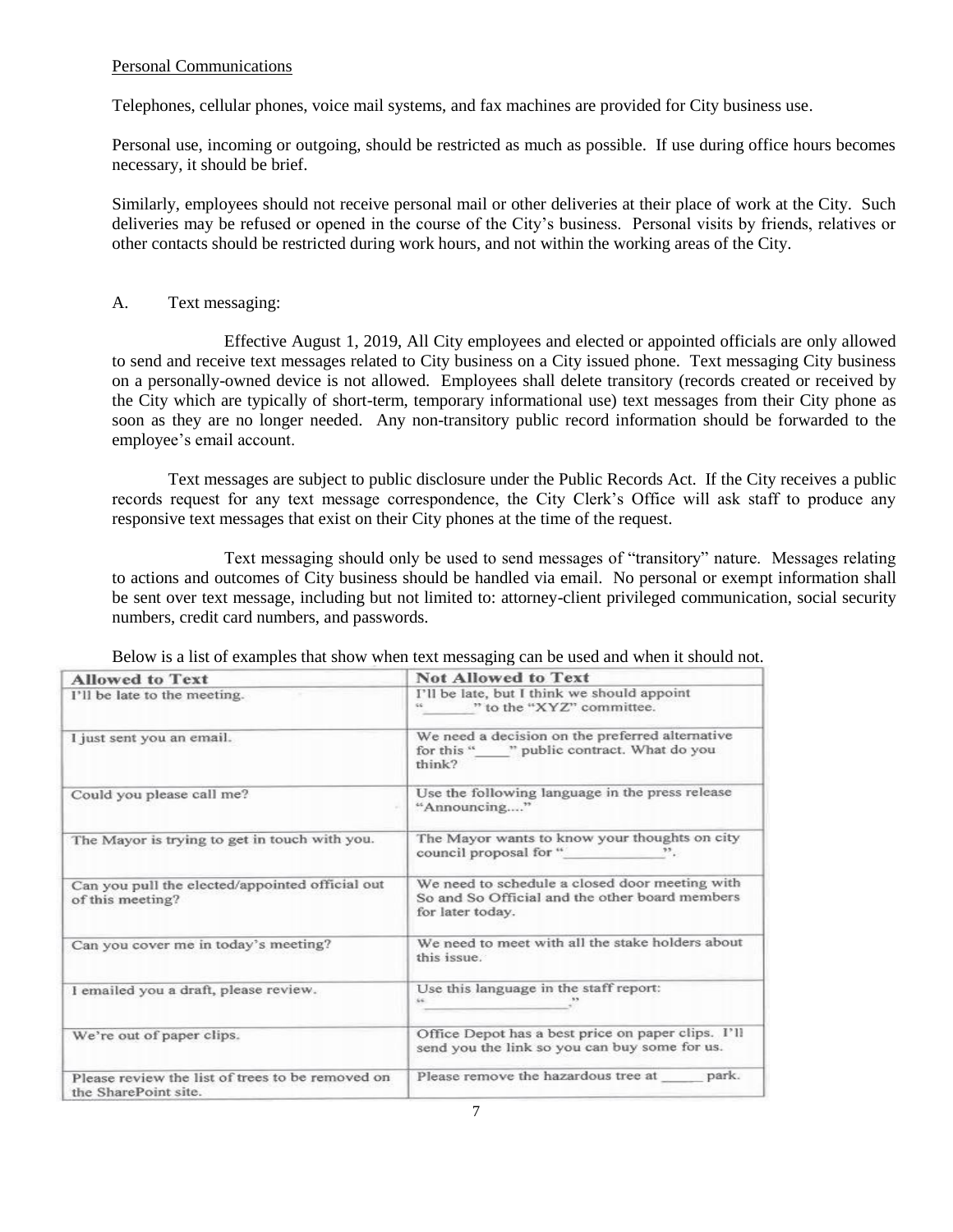### Exceptions to text messaging policy:

Text messageing is an important communication for employees working in the field repsonding to an uncommon or major emergency, and is allowed to relay important time sensitive information. Once the emergency is over a copy of the text should be forwarded to the employee's city email account.

### Workplace Computer, E-Mail and Internet Use

Electronic mail, Internet access and other electronic media and equipment are business tools that are provided by the City of Niceville ("The City") to its employees to facilitate timely and efficient conduct of business. To help ensure that these tools are used appropriately, the City has developed the following acceptable use policy. This policy addresses access, use and disclosure of data, electronic mail, and Internet messages and material created, sent, or received by the City's employees using the City's workplace computers, e-mail, and internet system ("The System"). The City intends to honor the policies set forth below, but reserves the right to change and add to them at any time as may be required under the circumstances.

- The system is primarily for business use, but limited personal use shall be permitted, so long as such use is not excessive and does not interfere with business needs or operations;
- The e-mail system is the property of the City and all e-mail messages composed, sent, or received are the property of the City. The mere deletion of a message or file by an employee may not eliminate it from the system;
- Incoming and outgoing messages and attachments are subject to monitoring at the sole discretion of the City, at any time, with or without notice, and notwithstanding any password;
- The City reserves the right to track and monitor employee use of the Internet, including web sites visited and files downloaded by the employee;
- Employees must not consider any information on the system including e-mail messages and web sites visited to be private;
- The system must not be used to communicate improper messages or material (such as those that are defamatory, derogatory, obscene or otherwise inappropriate, including sexually harassing or other offensive messages);
- The system must not be used to visit offensive or inappropriate websites;
- The system must not be used to violate any law, regulation, or City policy;
- The system must not be used to send (upload) or receive (download) copyrighted materials, trade secrets, proprietary financial information, or similar materials without prior management authorization;
- Employee passwords are confidential and employees shall be held accountable for all usage under their password on the City's computer system;
- Confidential or privileged information should not be sent over the Internet unless they are sent with appropriate warnings, safeguards or encryption;
- Encrypted messages shall be read only by authorized employees using City approved encryption methods;
- Employees with Internet access must take particular care to comply with and understand the copyright, trademark, libel, slander and public speech control laws of other government and non-government agencies with which our City maintains business relationships;
- Executable files may not be downloaded without prior authorization; these include, but are not limited to, .exe, .vbs, .scr, and .dll file extensions;
- Employees should make clear when they are or are not representing the City in their e-mail or Internet communications;
- Employees must not send or forward "chain letter" e-mails;
- Employees should not open e-mail or attachments unless they are confident of the identity of the sender;
- Employees must not access other employee's e-mail without prior management authorization;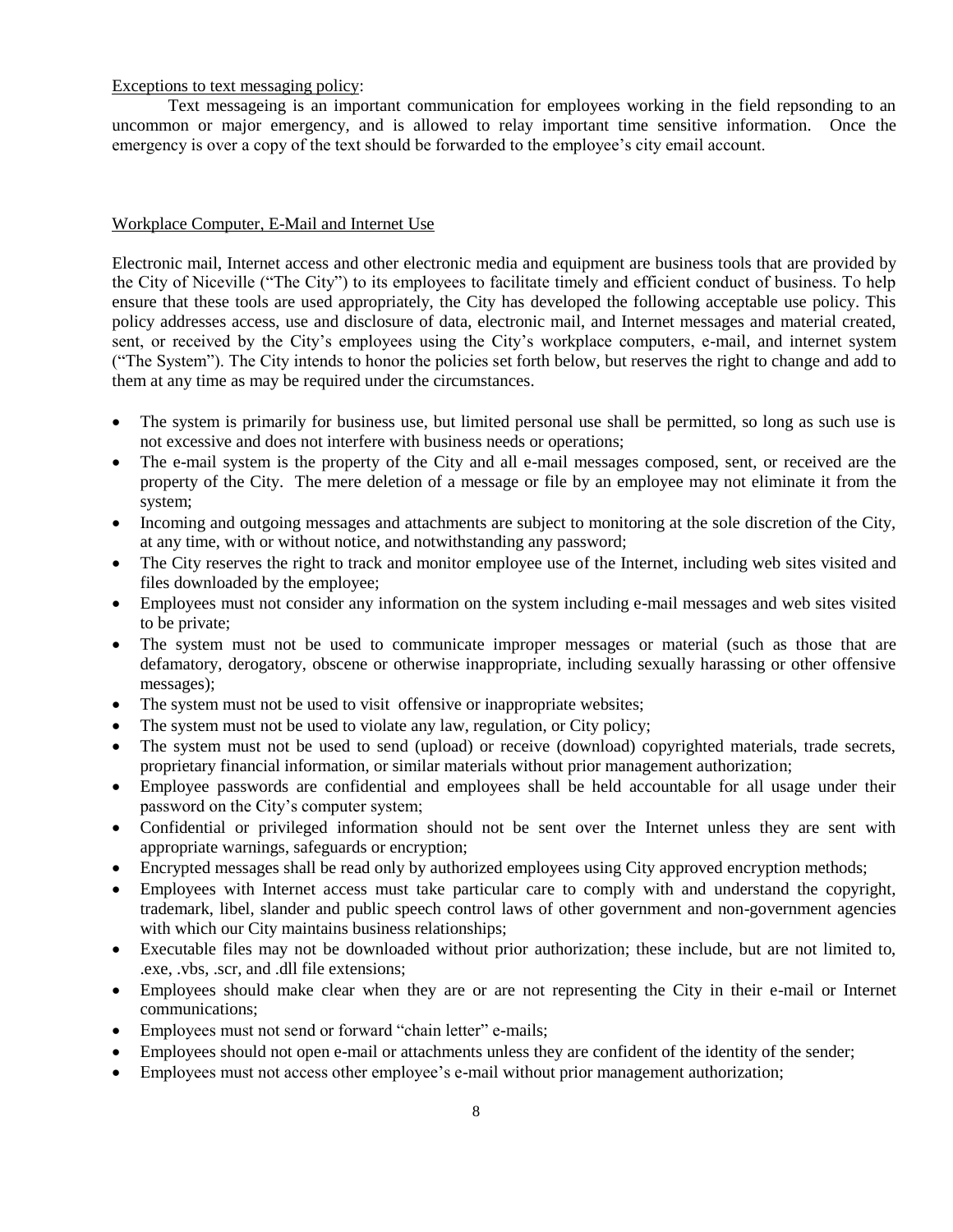- Employees may not install or modify any software, including MS Windows settings and drivers, without prior authorization from the Information Systems Department;
- Care must be taken to insure that all software licensing laws are complied with;
- Each employee is responsible for storing and retaining all documents and correspondence, including e-mail and other electronic documents, as required by law.

A violation of the City's Workplace Computer, E-mail, and Internet Use policies may result in disciplinary action ranging from a verbal warning up to discharge from employment.

### Work Space Conditions

The office, shop, or site is a work space shared by all employees and a public space under public scrutiny. All work areas shall be kept orderly, clean, safe and well secured. Carelessness, horseplay, practical jokes, vandalism, and neglect will not be tolerated.

### Safety and Health

All employees are expected to strive for safe and healthful working conditions. Employees are encouraged to report all correctable working conditions which are felt to be harmful to employee's health and safety. Employees are required to use all appropriate medical or health needs; e.g., eyeglasses, hearing aids, orthopedic shoes, braces, etc., in the interest of safety; however, use of prescribed medications on the job, unless specifically directed by the physician as appropriate for the employee's work situation, is prohibited. The City may require a physical and psychological examination of an employee at any time to determine his/her continuing fitness for his/her duties

All employees are advised of their responsibility to immediately report to their supervisor all injuries, equipment damage or accidents that occur on the job. Delay in reporting injury can cause complication of the injury and may delay recovery.

For on-the-job injuries, the immediate supervisor will make an on-the-spot determination as to the seriousness of the injury, and direct the employee either to medical facilities or to the Safety Office for completing a "First Report of Injury" form when the injury is slight. In all cases, regardless of how slight or how major the injury, the first concern will be for the employee's health, and a "First Report of Injury" form must be filed and the accident immediately reported to the Safety Office.

In addition to accident prevention, safety and health consciousness is expected from all employees with regard to communicable diseases. Consider others as well as yourself. Stay home if sick, seek medical attention, and report serious diseases to the appropriate health officials.

### Equal Employment Opportunity

The City of Niceville is an Equal Opportunity Employer. People who are selected for employment in the City are hired on the basis of qualifications. No discrimination will be made concerning employment, compensation, promotion and other conditions of employment for reasons of race, color, religion, gender, national origin, handicap, age, or marital status.

### Employment of Relatives (Nepotism)

Under no circumstances will a member of a family be hired, transferred, promoted or assigned to a position within the employ of the City where that person has supervisory, training, or coordination, or responsibility for another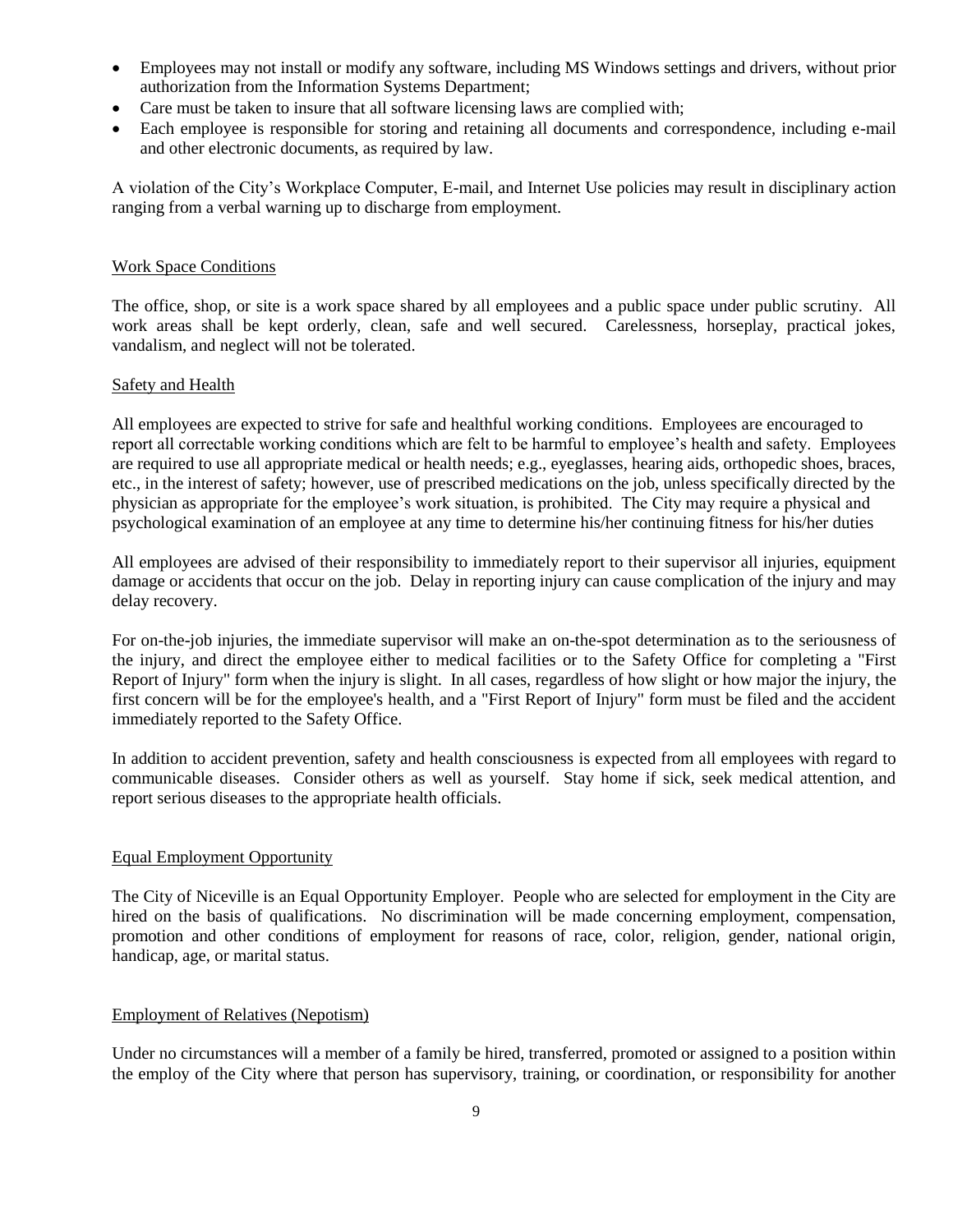relative. Nor shall a person be hired, transferred, promoted or assigned to a position in which a relative would then have such responsibility. A relative is defined as a father, mother, son, daughter, brother, sister, uncle, aunt, first cousin, nephew, niece, husband, wife, father-in-law, mother-in-law, brother-in-law, sister-in-law, stepfather, stepmother, stepson, stepdaughter, stepbrother, stepsister, half brother, half sister, grandmother, grandfather, grandson, granddaughter. The creation of any of the defined relationships between any two existing employees, one of which already having such responsibility for the other (such as by adoption or by marriage) shall call for resolution by transfer, reassignment or termination (in good standing) of one of the persons. Existing situations may be temporarily continued until satisfactory resolution can be achieved.

### Outside Employment

Full-time employment by the City shall be considered primary employment for regular full-time (40 hr. wk.) employees. If an employee must engage in outside employment during off-duty hours (annual leave or sick leave does not constitute off-duty), such outside employment should not interfere with the general work quality or demeanor of the employee while on City duty. (The fact of outside employment shall not constitute a justification or excuse for an employee's failure to comply with personnel policies, standards of conduct or guidelines for disciplinary action.)

### Conflict of Interest

To avoid misunderstandings and conflict of interests which could arise, the following policy will be adhered to by all employees of the City. (This policy is in accordance with Florida Statutes, entitled "Code of Ethics for Public Officers and Employees."):

- A. Employees shall not accept any gifts, including Christmas gifts, favors or services that may reasonably tend to improperly influence them in the discharge of their official duties.
- B. Employees shall not use or attempt to use their position to secure special privileges or exemptions for themselves or others, except as may be provided by policy and/or law.
- C. Employees shall not accept employment or engage in any business or professional activity which they may reasonably expect would require or induce them to disclose confidential information acquired by them by reason of their official position.
- D. Employees shall not disclose confidential information gained by reason of their official position, nor shall they otherwise use such information for their personal gain or benefit.
- E. If an employee of the City is an officer, director, agent or member of, or owns controlling interest in, any corporation, firm, partnership or other business entity which is subject to current proceedings of the City, they shall file a sworn statement to this effect with the City Manager.
- F. Employees shall not transact any business in their official City capacity with any business entity of which he or she is an officer, director, agent, or member, or in which he or she owns a controlling interest, excluding civic, charitable or religious organizations.
- G. Employees shall not have personal investments in any enterprise which will create a substantial conflict between their private interest and the public interest.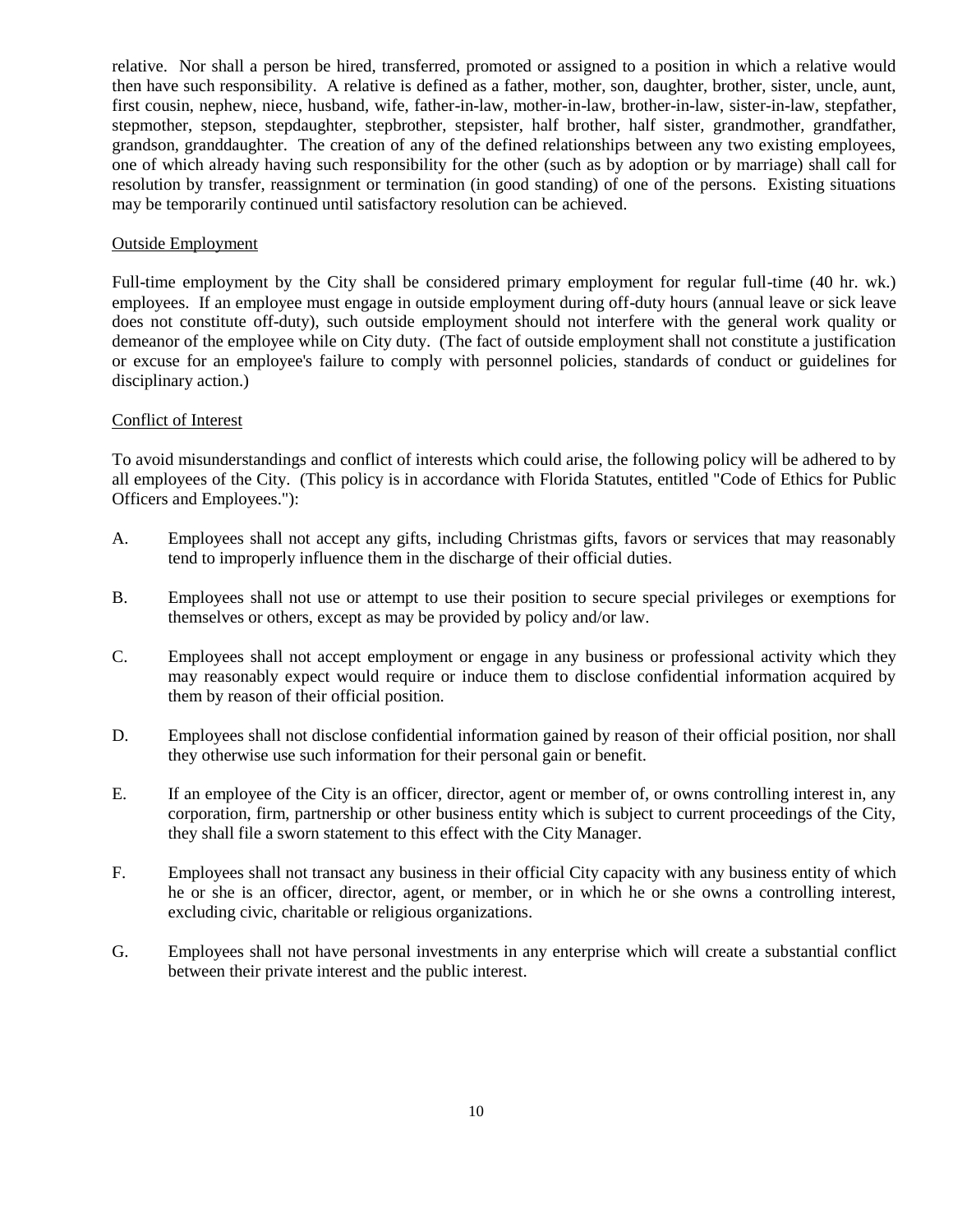### Solicitation and Distribution

- A. Employee membership or contributions to recognized organizations are purely voluntary. No coercion of an employee to become a member or to make contributions shall be permitted.
- B. Solicitation on City premises during working hours, however worthy, is not permitted without express authority from the City Manager. Unless authorized, salespersons or other calling upon employees during working hours should be informed in a courteous manner that solicitation is not permitted.

### Elections and Political Activities

No employee shall use their official authority or influence for the purpose of interfering with an election or a nomination of office or coercing or influencing another person's vote or affecting the result thereof.

No employee shall directly or indirectly coerce or attempt to coerce, command or advise any other officer or employee to pay, lend or contribute any part of his or her salary, kick back any sum of money, or anything else of value to any party, committee, or organization, agency or person for political purposes.

No employee shall participate in political activities of any kind during office hours, nor engage in unauthorized use of any City equipment or supplies for political purposes.

No employee shall engage in activities which bring discredit upon the City.

Notwithstanding the above, all employees shall retain the right to vote as they choose and to express their opinion on all political subjects and candidates. They shall also have the right to participate in any political campaign during off-duty hours so long as such activities are not in conflict with any provision of Florida law.

As responsible public employees, City employees are encouraged to be well-informed, registered voters (if eligible) in all elections.

#### Driver's License

Those employees whose job description requires a valid Florida driver's license must keep that license current and free from jeopardy. Those employees whose job description requires a Florida's chauffeur's license or a valid Florida CDL license are expected to acquire that license within their first year of employment and keep that license current and free from jeopardy. Any change in the status of a required license must be reported to the employee's supervisor, and may affect the employee's job classification and possible employment.

#### Discrimination and Harassment Policy

The City of Niceville is committed to providing a work environment free of all forms of discrimination and harassment based upon race, sex, color, religion, national origin, age, disability, marital status, veteran status, sexual orientation or any other legally protected status. As an employee, you have an obligation to refrain from discrimination and harassment. With regard to sexual harassment, no one (male or female) should be subjected to unsolicited and/or unwelcome sexual overtones, comments or conduct, either verbal or physical.

Sexual harassment refers to behavior that is not welcome, is personally offensive, fails to respect the rights of others, lowers morale and interferes with our work effectiveness. Sexual harassment may be overt or subtle. Forms of harassment include demands for sexual favors, sexual innuendos, suggestive comments, jokes of a sexual nature, sexual propositions, threats, sexually suggestive objects, e-mails, pictures and suggestive or offensive gestures or touching.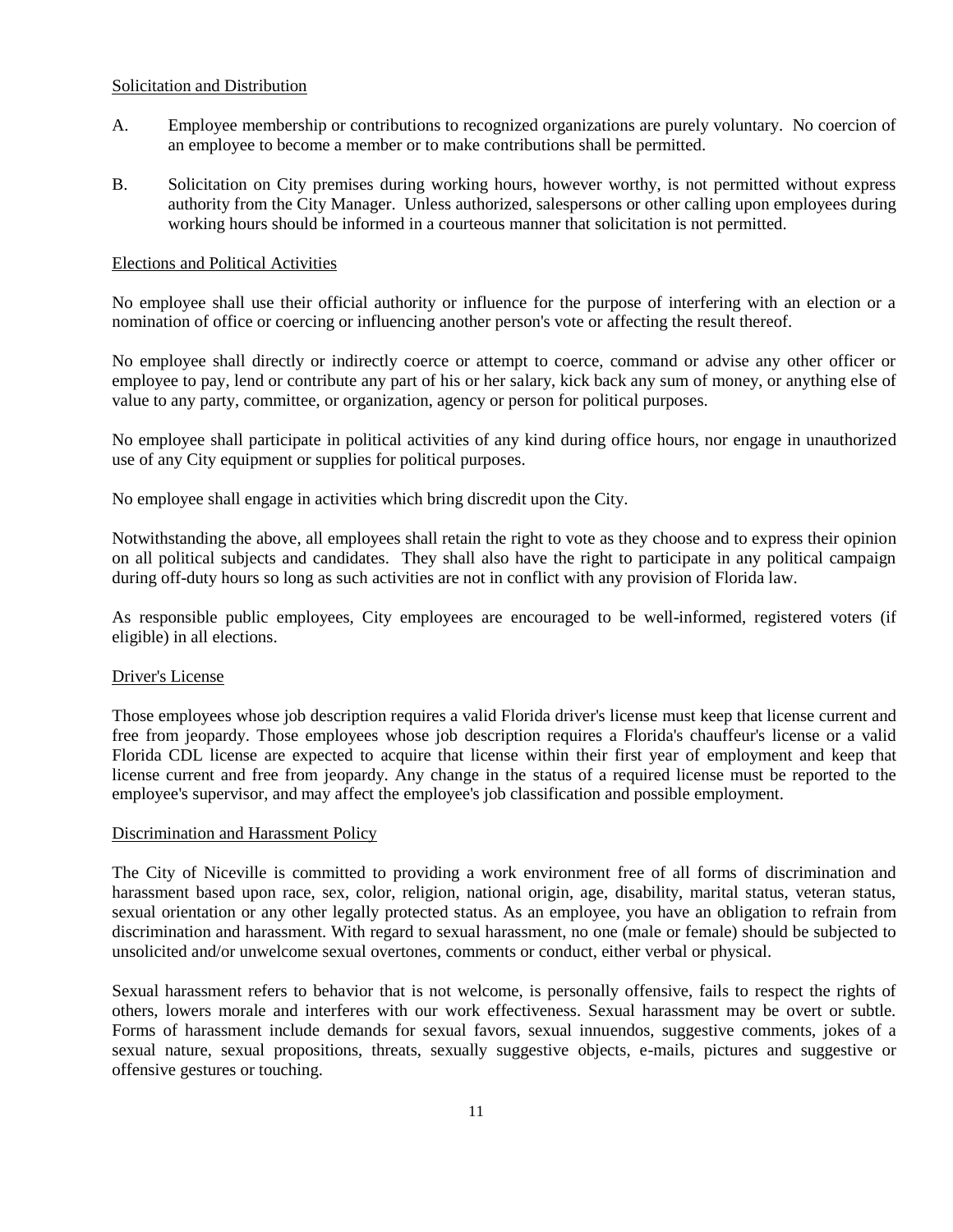Administration strongly opposes any act of sexual harassment. It is illegal and against policy for any person connected with this Administration to make unwelcome sexual advances, requests for sexual favors, or verbal or physical conduct of a sexual nature when:

(1) The employee's submission to the conduct is made a condition of employment;

(2) The employee's submission to or rejection of such conduct is used as the basis of an employment decision affecting the employee; or

(3) Such conduct interferes with an employee's job performance or creates an intimidating, hostile, or offensive environment.

The City of Niceville's intent is not to interfere in the relationships that people may enter into freely away from the workplace. However, such situations are often subject to misperceptions.

This Administration encourages employees to raise questions or seek clarification or advice regarding sexual harassment from the personnel office whenever necessary. All employees have the right to make a complaint if they feel they have been, or may have been, sexually harassed, or for any other employment related reason.

Other forms of harassment will also not be tolerated. Harassment is verbal or physical conduct that denigrates or shows hostility or aversion towards a person because of sex, color, race, religion, national origin, marital status, veteran status, age, sexual orientation or any other protected category. It includes but is not limited to epithets, slurs or negative stereotyping, threatening, hostile or intimidating acts, and written or graphic material that denigrates or shows aversion towards a person.

All such forms of discrimination or harassment are strictly forbidden.

The Administration will promptly investigate every incident of claimed discrimination or harassment (whether sexual harassment or otherwise). This investigation will be conducted in a professional and confidential manner that, as much as possible, protects the identity of both the person lodging the complaint and the person accused. Pursuant to this, the City complaint procedure, which is available to every employee, should be followed.

### Step 1. Talk with your supervisor

If you have a complaint, present the situation to your supervisor. Most complaints can be settled by a frank discussion of the facts. Your supervisor will contact the City Personnel Department to inform him/her of the situation. If the supervisor is personally involved, you may begin with Step 2. Or should the matter fail to be resolved, you may go to Step 2.

### Step 2. Talk with your supervisor's immediate superior

Should the matter fail to be resolved in the first step, or if the complaint involves your supervisor, bring the matter to the attention of the City Manager directly, who will thoroughly investigate the complaint and make a determination as to the appropriate action required. All discussions will be confidential. The employee lodging the complaint will be advised as to the Administration's determination.

If the Administration determines that the actions violate this policy against discrimination and harassment, the guilty party will be subject to appropriate disciplinary sanctions, up to and including termination of employment.

Each alleged incident will be treated on a case-by-case basis, and therefore the outcome of each case will depend on its precise facts and individual circumstances.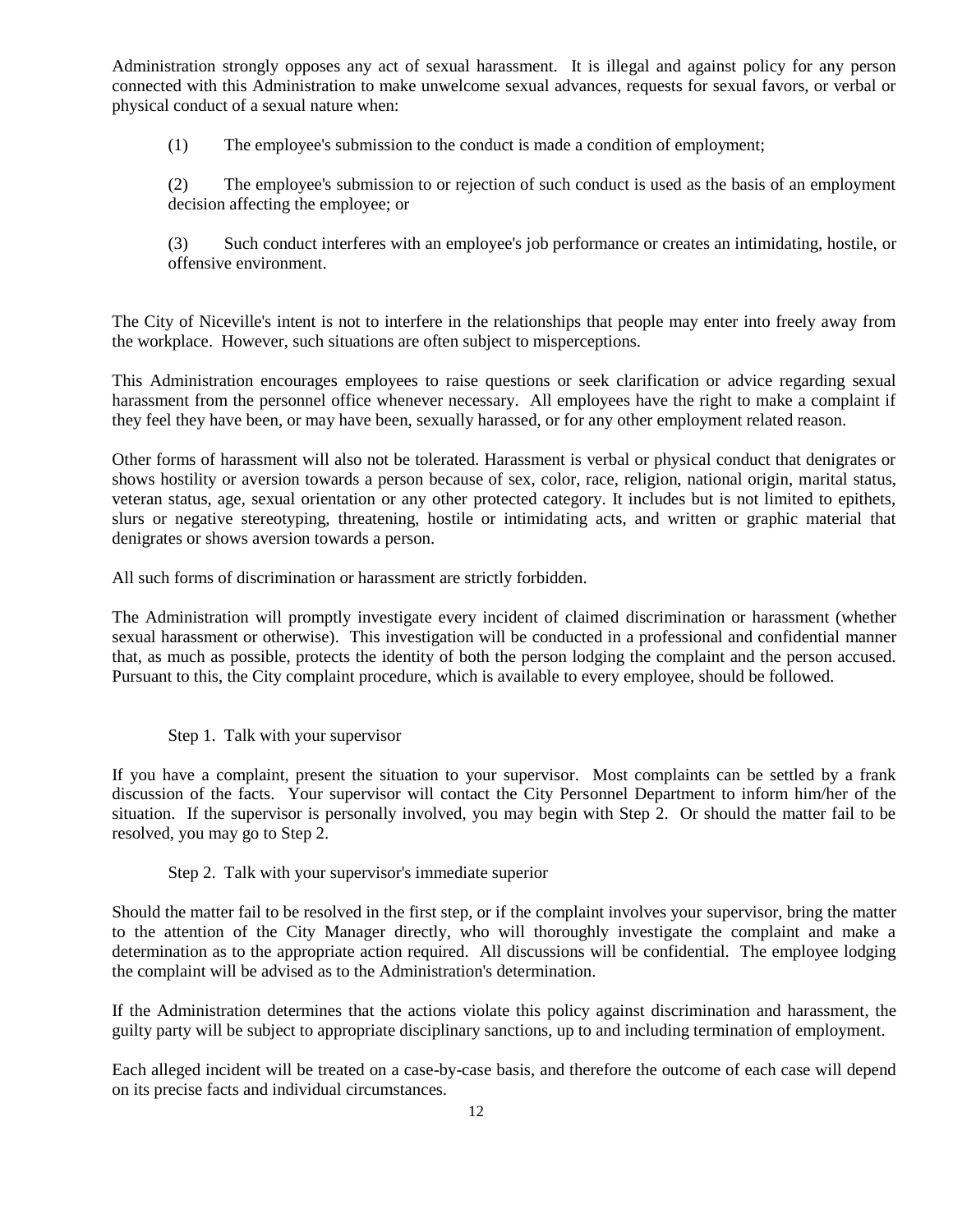Employees who make good faith complaints of discrimination or harassment or participate in an investigation will be protected against retaliation. If you believe that you have been subjected to retaliation, you should immediately report it using the complaint procedures set forth in this policy. Confidentiality will be protected to the extent possible.

Merit Increase Policy

- 1. A merit increase is an increase in an employee's salary to a higher step as a reward for meritorious service. It shall not be automatic, but shall be based on a positive recommendation on the employee's performance and made only if the employee is not at the maximum step of the salary range.
- 2. Employees shall be eligible for merit increases one year from the date of their last merit increase except that new employees shall be eligible after satisfactorily completing 90 days of employment.

## **PAY AND BENEFITS ADMINISTRATION**

### Policy and Intent

It is the policy of the City that wages, salaries, conditions, and benefits offered by the City make employment attractive and competitive, encourage career service and contribute to the security and motivation of employees. The employee pay and benefits program shall be administered in accordance with Equal Opportunity provisions.

### Wages and Salaries

The City budget adopted by the Council each year establishes the framework within which wages and salaries are maintained. The position classification plan and the pay plan further define the level and range of compensations permissible for each position.

Increases in wage/salary within the range for the employee's position will be based on performance. Increases beyond the range established for the position will require consideration of the need to either reclassify the position or transfer/promote the individual employee to a different position.

#### Pay Periods

Wage/salary payments are made based on the regular one-week pay period of 40 working hours beginning Friday morning and ending Thursday evening.

#### Payroll Check and Deductions

Payroll checks are issued on the Friday following the close of the preceding pay period. (New employees thus receive their first check-at the latest-on their 11th work day; terminating employees thus receive their last check week after the close of their final pay period; provided they have processed a clearance through all departments.) Pay checks are distributed by the department head during the work day. If an employee cannot personally receive his/her check, other arrangements should be made with one's department head.

Deductions (e.g., for Social Security and Withholding Tax) are made from the employee's payment. A list of the amounts for each of these deductions is shown on the paycheck stub. Employees are advised to promptly report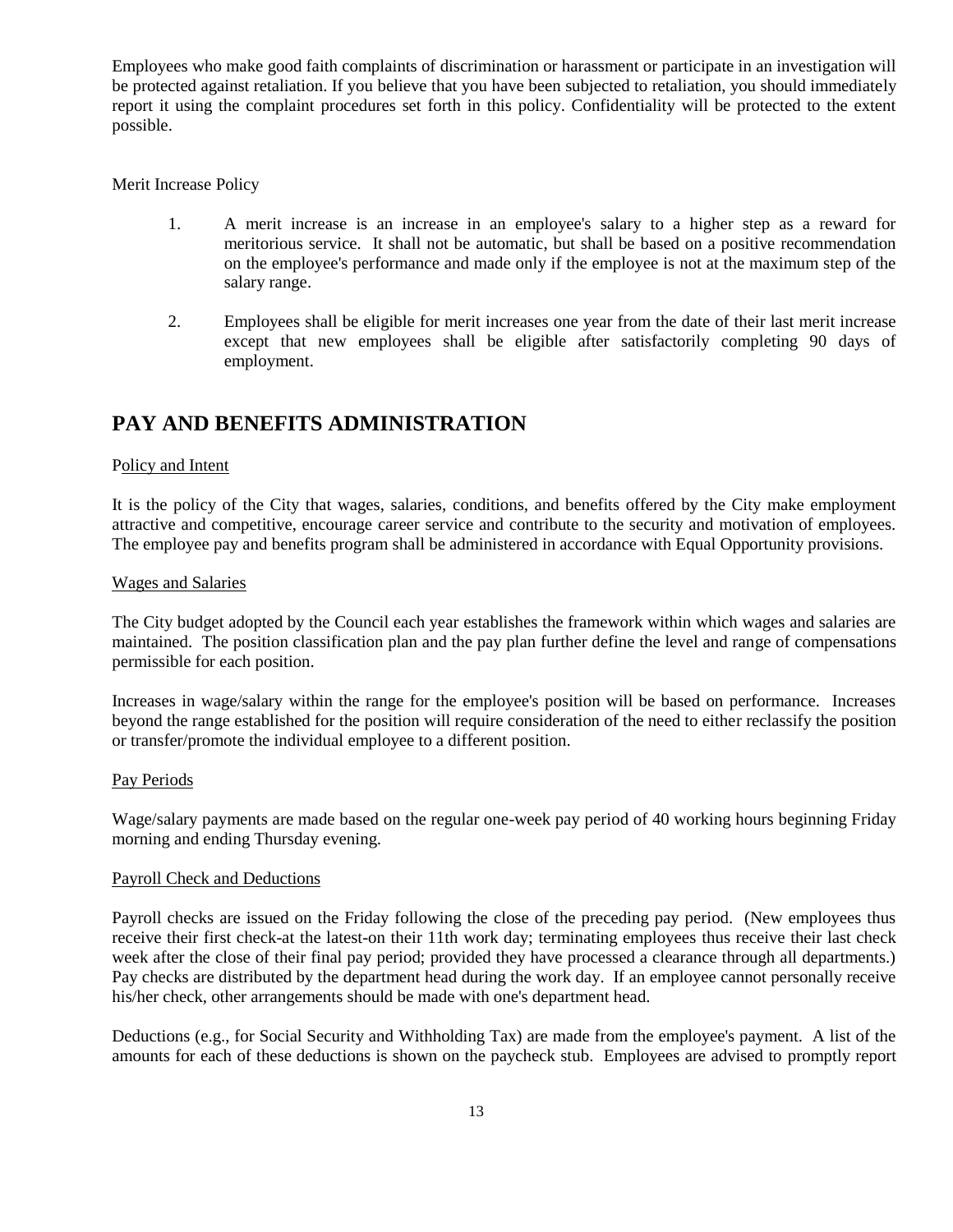any changes which may affect payroll deductions to the Personnel Office. Errors in an employee's check should be reported immediately to the appropriate supervisor.

### Salary Advances

In extreme emergency cases, advance payment of wages/salary may be made to an employee up to the number of days already worked but not paid in the present pay period. Salary advances require written authorization by the City Manager.

### **Overtime**

It shall be the general policy of the City for each employee to be assigned regular work duties and responsibilities which can normally be accomplished within the established work day and work week. However, the appropriate supervisor may request an employee to work overtime when necessary in order to meet emergency situations or operating needs. The acceptance of overtime work by the employee shall be voluntary.

Each Department shall maintain records of all overtime worked by its employees. No overtime pay or authorized time off shall be granted except on the basis of such records, and all such records shall be available at all times for review by the Personnel Office.

- A. Overtime will be paid to regular employees for work required in excess of 40 hours per week. It will not be the policy of the City to consistently grant overtime, but, when necessary, employees physically working more than 40 hours during the regular work week will be compensated at time and one-half of their normal hourly rate for each additional hour worked.
- B. Employees (except for the ones considered exempt) cannot work hours over 40 per week at regular rate of pay unless time is given off within the work week, compensable at time and one-half with the exception of the Police Department and Fire Department which FLSA offers special regulations. If complied with, this will exempt them from overtime pay based on 40 hour work week.
- C. Otherwise, no compensatory time off will be given in lieu of overtime except for those in the following categories who are exempt from overtime status: Executive, Administrative, and Professional employees. All other employees who work overtime will be paid at the rate of time and one-half (unless allowed to take off during the work week compensated at time and one-half.) Compensatory time may only be accumulated (by employees in an exempt status) to a maximum of 240 hours per year. Anything over this amount at the end of the year would be forfeited.
- D. Only full-time employees (excluding the ones mentioned above) will be eligible for overtime payment.

### Stand-By Pay

All employees, except Police and Fire Department employees who will be eligible for standby pay only on holidays, shall be paid for unworked time in which they remain eligible for work at the request of the supervisor. Such standby pay shall be determined by the department head and City Manager.

### Call-In Pay

Employees summoned to work at times other than their regularly scheduled hours may be eligible for call-in pay. Hours worked in excess of the regular work week will be compensated in accordance with overtime provisions, with a minimum of two (2) hours pay or compensatory time off guaranteed for all call-ins. Call-in pay may not apply in instances whereby the employee works a scheduled standby shift.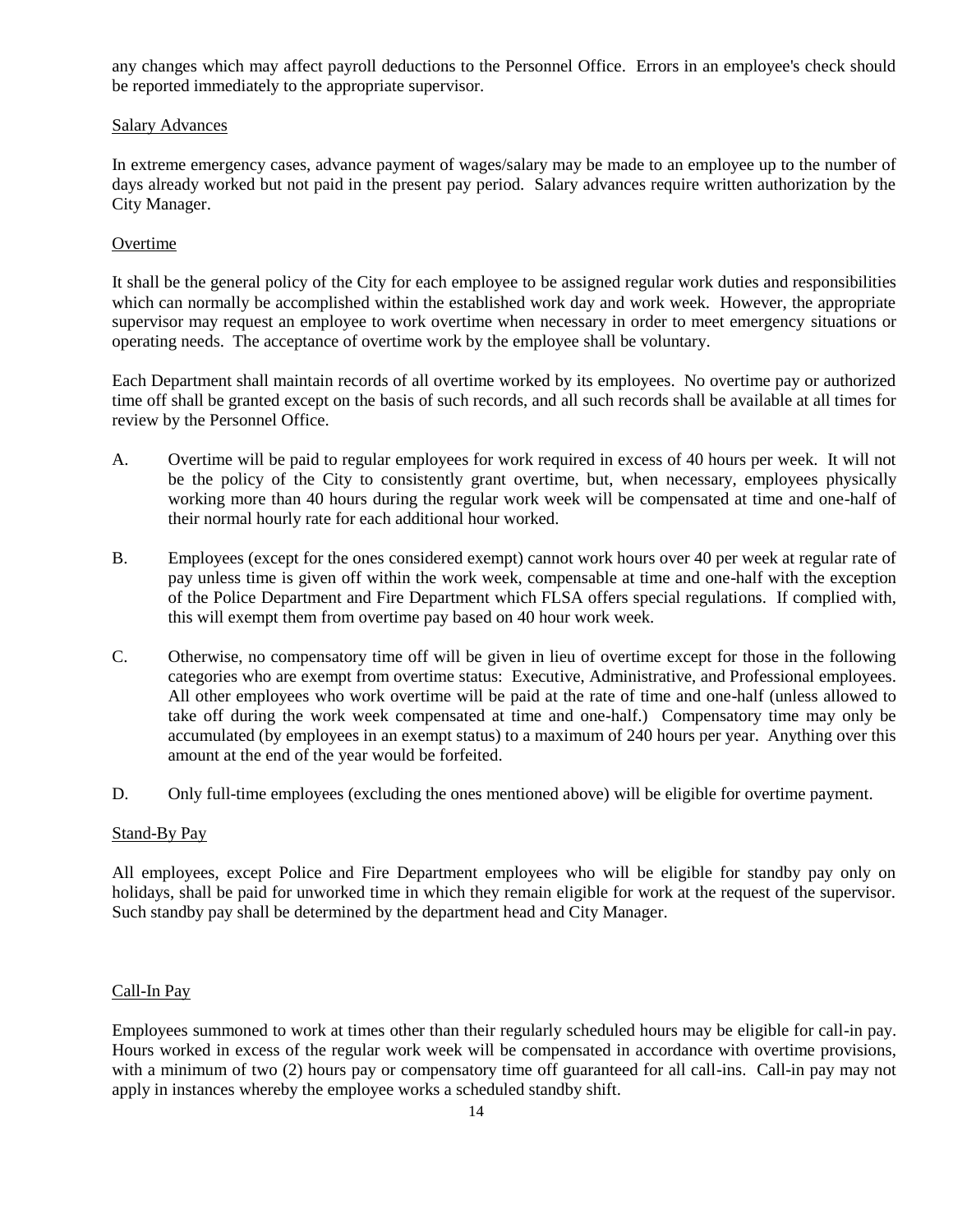### Out-of-Title Pay and Promotion

Employees may be temporarily assigned on occasion to perform duties in a higher classification on account of a vacancy in that higher classification, or because of the incumbent's illness or absence due to an authorized leave. In cases where such assignments exceed 80 continuous hours, the assigned employee will receive additional pay for the actual time exceeding 80 hours work in that higher classification. A record of accumulated "out of title" time will be maintained until the end of the fiscal year, after which time payment will be made to the employee for the accumulated time.

Promoted employees will receive pay at the higher classification commencing with the date that the duties of the assigned higher position were actually assumed (i.e., no 80 hour deductible).

### Travel

Employees authorized and ordered to travel on official City business shall account for overtime legitimately worked according to overtime rules, except that a one hour deductible shall apply to both morning (one hour prior to normal start of work) and/or evening (one hour following normal end of work) travel.

Travel expenses shall be authorized by the department head and City Manager in advance and reimbursed to the employee.

### Uniforms

City positions which require special uniforms shall be either provided such uniforms or paid a uniform allowance, according to the applicable policy of the department.

### Holidays

- A. The following days shall be observed as paid holidays by regular and probationary full-time (40 hr. wk.) employees:
	- a. New Year's Day
	- b. Dr. Martin Luther King, Jr. Day
	- c. Memorial Day
	- d. Juneteenth
	- e. Independence Day
	- f. Labor Day
	- g. Veterans' Day
	- h. Thanksgiving Day
	- i. Day After Thanksgiving
	- j. Christmas Eve; and
	- k. Christmas Day

In addition, full-time employees can take, if they choose, a day off for their birthday. Due to varying shift hours, a day is defined by each department. The actual day they take off should be at their option, as long as scheduling conflicts do not occur.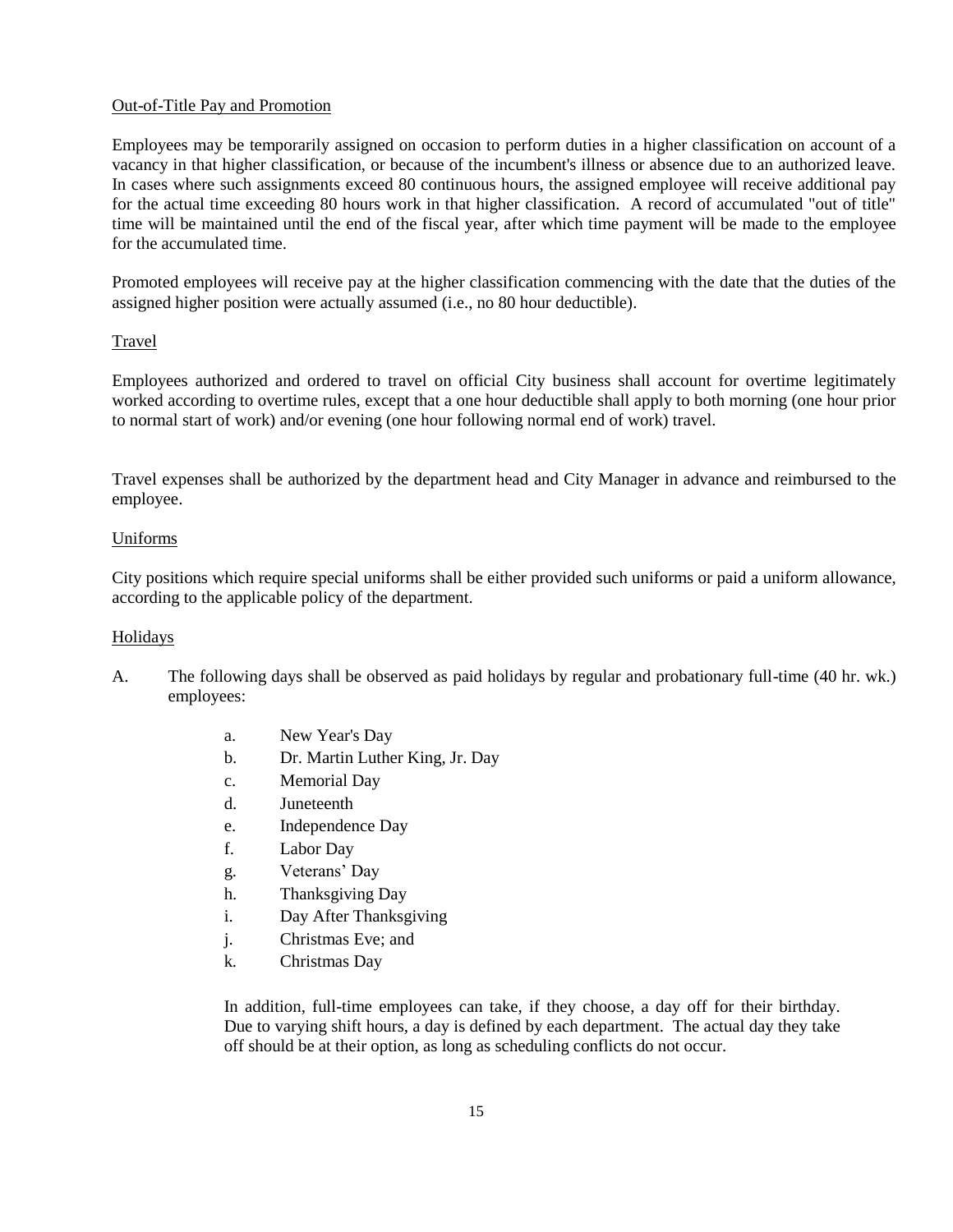B. When a holiday falls on a Saturday, the preceding Friday shall be observed as the holiday. If the holiday falls on a Sunday, the following Monday shall be observed.

C. Work on holidays shall be held to an absolute minimum, subject to work-load requirements.

D. If an employee is eligible for holiday pay and also works on the holiday, they are to be compensated at the rate of time and a half for those hours worked on the holiday. This is in addition to the normal pay for the holiday.

E. If an employee works more than a normal work day or is required to work on his or her normal day off, they shall receive an equal amount of time off as determined by the supervisor and approved by the City Manager.

F. To be eligible for holiday pay, employees shall have worked their last scheduled work day before the holiday and their first scheduled work day after the holiday, unless absence on either or both of these work days has been approved in advance by the appropriate supervisor. Holidays with pay will not be given to an employee if he/she is on leave of absence without pay, on suspension, or on any other non-paid status on the day before or after the holiday. Employees receiving Workers' Compensation benefits will not be entitled to additional holiday pay.

G. Temporary employees and part-time employees will not be entitled to paid holidays.

Annual Leave

A. Regular employees (i.e., other than part-time, temporary and probationary employees) will be allowed to take annual leave (vacation leave) with pay. Annual leave will be accrued for regular employees in the following manner:

1. Police Officers & Firefighters

Each full-time, sworn police officer and firemen, upon completion of twelve (12) months continuous service with the city, shall be entitled to 144 hours vacation pay. Thereafter, each regular full-time (40 hr. wk.) sworn police officer and firemen, shall accrue and be entitled to twelve (12) hours of paid vacation for each month of work with the City.

2. All Other Employees

Each full-time employee, upon completion of twelve (12) months continuous service with the City shall be entitled to 96 hours vacation leave with pay. Thereafter, each regular employee shall accrue and be entitled to eight (8) hours of paid vacation for each month of work with the City.

Each Full-time (other than 40 hr. wk.) will be computed as follows:

|               | Accrue monthly | after completion of 12 months |
|---------------|----------------|-------------------------------|
| 37-39 hr. wk. | 7 hours        | 84 hrs.                       |
| 33-36 hr. wk. | 6 hours        | 72 hrs.                       |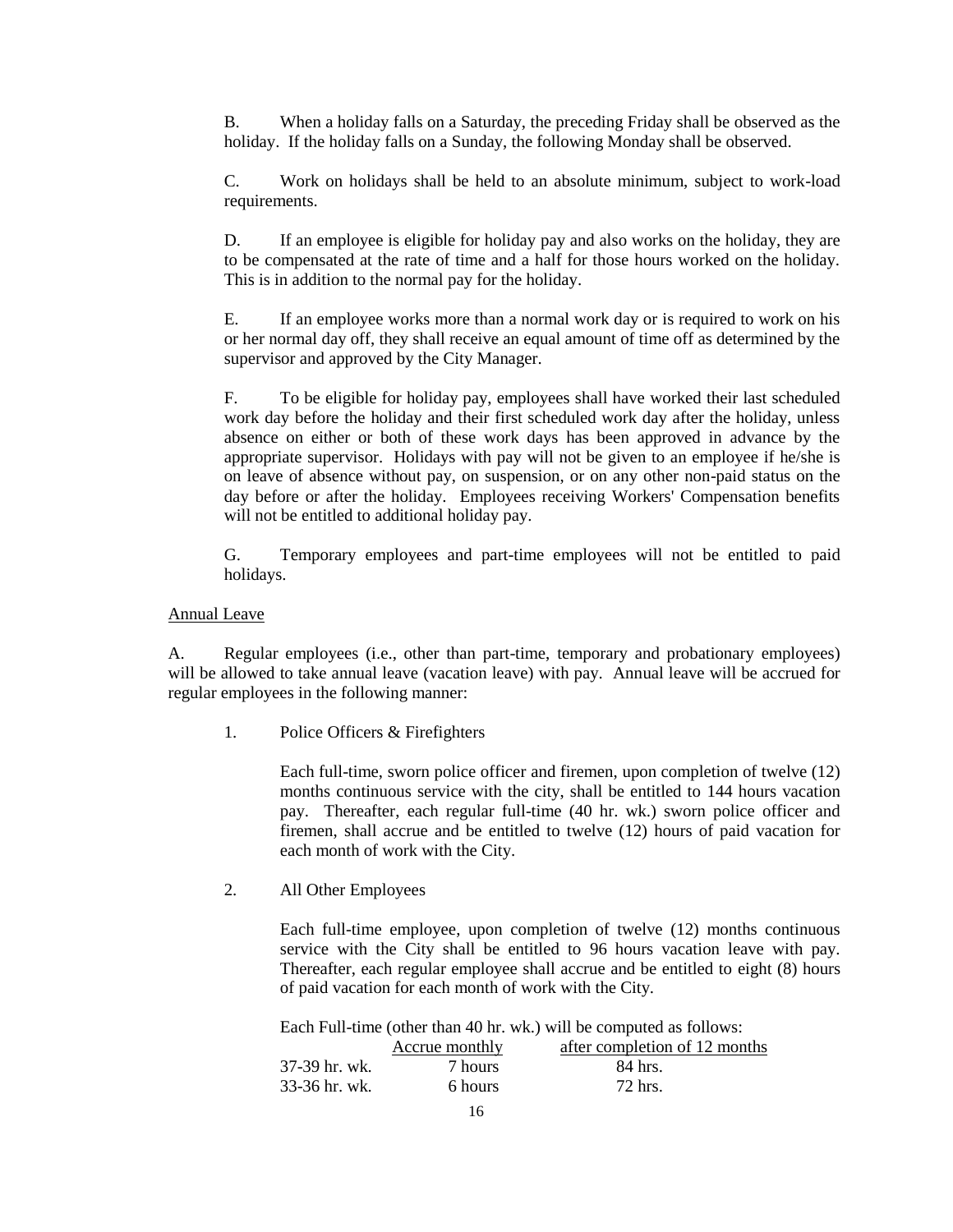30-32 hr. wk. 5 hours 60 hrs.

B. Upon completion of seven (7) years continuous employment, each full-time employee's annual leave shall increase by four (4) hours per month (except for full-time, sworn police officer's who get 144 hours per year from date of employment).

C. No annual leave will accrue to an employee during any period of work for which unpaid or uncompensated absence occurs. But, employees shall continue to accrue leave time while on vacation.

D. It is the City's policy to have employees take their annual leave yearly after the period for which it was earned. It is generally encouraged that annual leave be used in minimum increments of one week. With special permission of the supervisor, non-paid leave may be added to accrued leave to round out leave to whole weeks.

E. The maximum number of annual leave days which may be accumulated and paid for on termination is based on years of service. Upon termination, non-probationary employees with less than seven years will be paid for 240 hours; those with 7 - 15 years will be paid for 360 hours; those with over 15 years will be paid for 480 hours. NOTE: Failure to provide a minimum of 14 days notice prior to termination will result in denial of payment of any accrued annual leave.

F. Each department head or supervisor will present, on request to the Personnel Office a schedule detailing the planned vacation leaves of the department employees. Seniority will generally be the deciding factor in scheduling preferred leaves among employees, and the employee's preferences will be followed as far as practical.

G. Employees will not be allowed to work for the City during his/her annual leave (and receive both regular and annual leave pay) unless exceptional circumstances exist, as determined by appropriate supervisor and the City Manager.

H. Holidays occurring while an employee is on annual leave shall not be charged against annual leave.

I. Any absences from work not covered by sick leave, military leave or any other defined leave with pay shall be charged to annual leave.

J. Leave taken in excess of the amount of annual leave earned as of that date shall be without pay. Sick leave will not be "converted" to annual leave.

K. An employee who has resigned or has been terminated shall be paid only the maximum amount allowed to accrue for the years of service. (See (E) in this section.) All allowable leave will be paid to the employee in full in their last check the pay week after the effective date of termination or the date terminated, if deemed necessary.

L. Request for vacation leave:

1. Employees shall submit a request for vacation leave not less than one week (5 working days) prior to date of beginning of the requested leave period.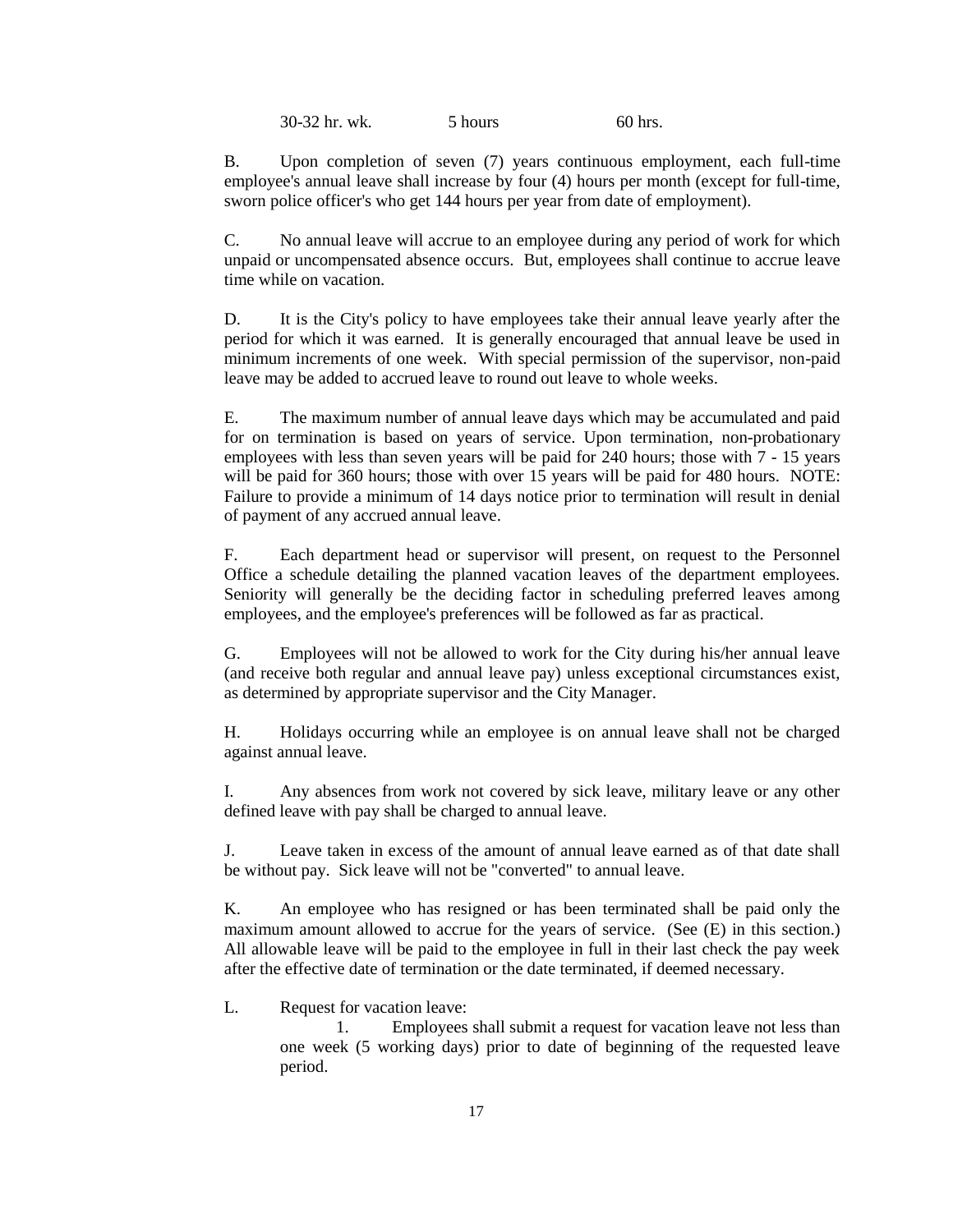2. Vacation leave requests shall be honored in accordance with work load and manpower requirements as determined by the employee's supervisor.

3. If a request for leave is rejected, the employee's supervisor will notify and explain reason to employee, who may then select another date for leave.

4. Leave time shall not be so restricted to the extent that personnel are forced to forfeit earned leave time.

5. If management has made it impossible to take time off, at any time during the year, by deny a written leave request submitted properly, any employee will be able to sell up to forty-eight (48) hours (on a one for one bases) of vacation back to the City as his or her hourly rate. All requests must be in after November  $15<sup>th</sup>$  and no later than November  $30<sup>th</sup>$ , and paid out no later than the second week of December.

6. No paid leave in excess of the amount which could be earned in a five (5) month period shall be granted, except under special and/or emergency circumstances, as approved by the City Manager.

#### Sick Leave

A. Each full-time employee, upon completion of twelve (12) months continuous service with the City shall be permitted 96 hours sick leave with pay. Thereafter, each regular employee shall accrue eight (8) hours of paid sick leave for each month of work with the City, with the unused portion to be continuously accumulated to an unlimited number of hours. Full-time employees other than 40 hr. wk., will accrue: 37-39 hr. wk.-7 hours; 33-36 hr. wk. - 6 hours; 30-32 hr. wk.-5 hours. However, upon termination no pay would be received for unused hours. In the event of the death of an employee, unused sick leave will be paid to their beneficiary. Eligible employees must use sick leave or annual leave if they are absent from work. Probationary employees will not be eligible to use sick leave benefits until their status as a regular employee is confirmed except under special and/or emergency circumstances, as approved by the City Manager.

B. Additional sick leave may be granted at the discretion of the City Manager.

- C. Sick leave may be used for the following purposes:
	- 1. Employee's health.
	- 2. Medical, dental, or optical treatment or examination which is necessary during working hours.
		- 3. Quarantine due to exposure to a contagious disease.
		- 4. Maternity leave.

5. As emergency leave (with supervisor's permission) in the event of serious injury or serious or contagious illness in an employee's immediate family. Proof of such illness may be required.

D. Request for sick leave due to illness or injury shall be submitted before or as soon as possible after the beginning of the regular shift of the employee's first work day of his absence and no later than four (4) hours (except for emergencies) after the start of absence.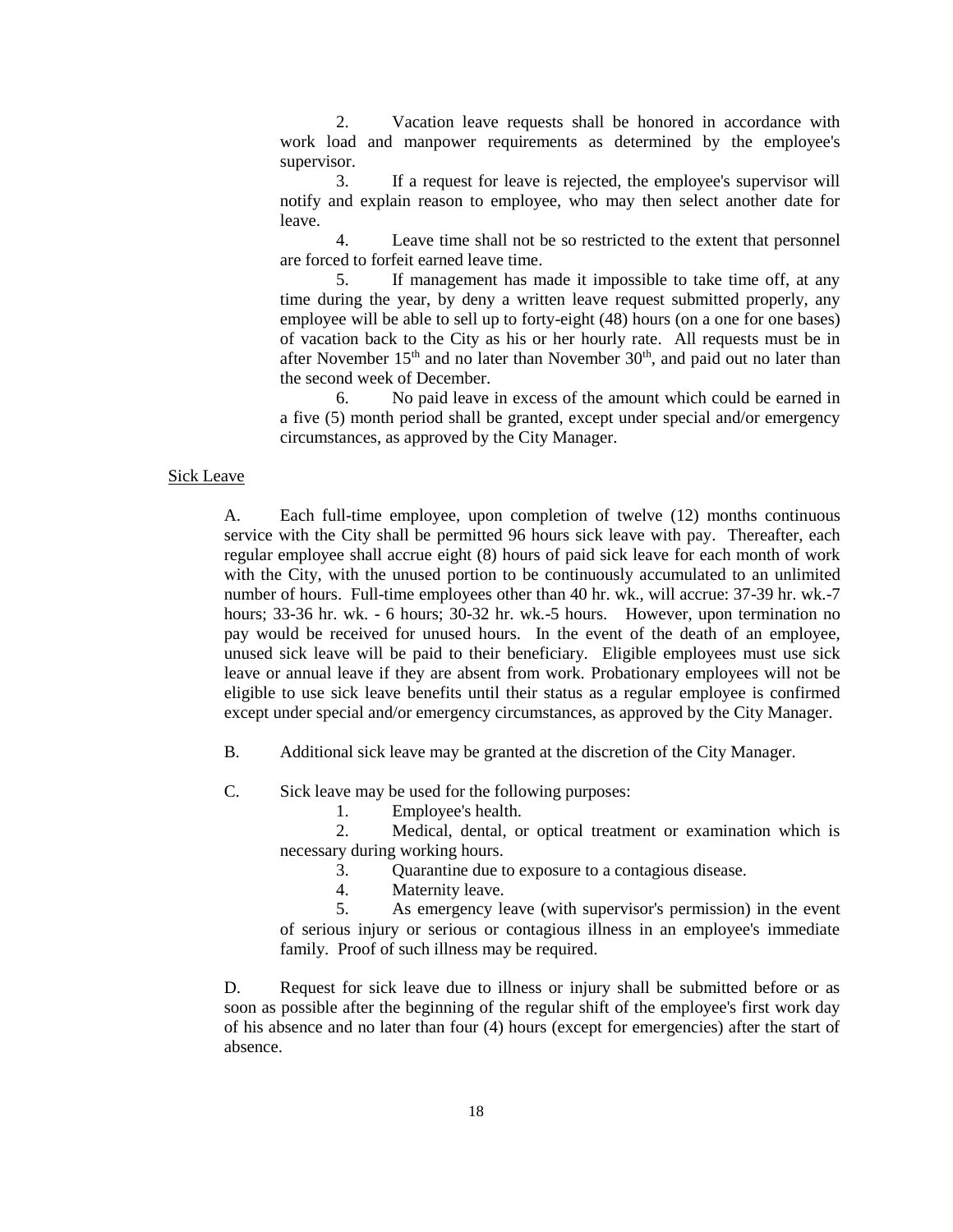E. If and whenever the use of sick leave may appear to be abused, or where an employee consistently uses sick leave as it is earned, the employee claiming/requesting such sick leave may be required to furnish acceptable proof of the necessity for such absence. The City Manager or the appropriate department head may, in all cases of illness, injury, or reported illness/injury in excess of three (3) working days, require the employee to furnish a doctor's certificate.

CAUTION: Use of sick leave on false claims of illness, injury or exposure to contagious disease, or falsification of proof to justify such sick leave may subject the employee to disciplinary action up to and including dismissal.

#### Injury Leave

Leave for recuperation following injury or surgery shall be treated as sick leave except as Workers' Compensation rules may apply. If sick leave is exhausted, the employee may opt to use annual leave and/or leave without pay until the employee is able to return to work.

#### **Maternity Leave**

Leave for maternity shall be treated as sick leave. If sick leave is exhausted, the employee may opt to use annual leave and/or leave without pay until the employee is able to return to work.

#### Bereavement Leave

Bereavement leave with pay of up to three (3) consecutive working days (for each occurrence of death to a member of the employee's immediate family) will be granted for absence from duty of an employee in order to arrange and attend the funeral on account of a death in his/her immediate family. Due to varying shift hours, a day is defined by each department. Any absence in excess of this amount shall be charged to annual leave or to leave without pay if the employee has no annual leave accumulated. The employee's immediate family shall be defined as the employee's spouse, father, mother, son, daughter, brother, sister, grandfather, grandmother, uncle, aunt, father-in-law, mother-in-law, or any relative who is living in the employee's immediate household. Bereavement leave shall not be charged to sick leave.

### Military Leave

A. Regular employees who are commissioned reserve officers or reserve enlisted personnel in the Armed Forces Reserves or members of the Florida National Guard shall be entitled to leave of absence from their respective duties for such time as they shall be ordered to military service or field training in an active duty or active/inactive duty for training status, in accordance with Federal and State laws.

B. Requests for such absences from work can be made by the employee either verbally or in writing. The submission of the applicable Reserve or National Guard training schedule will satisfy this requirement.

#### Family and Medical Leave Act (FMLA)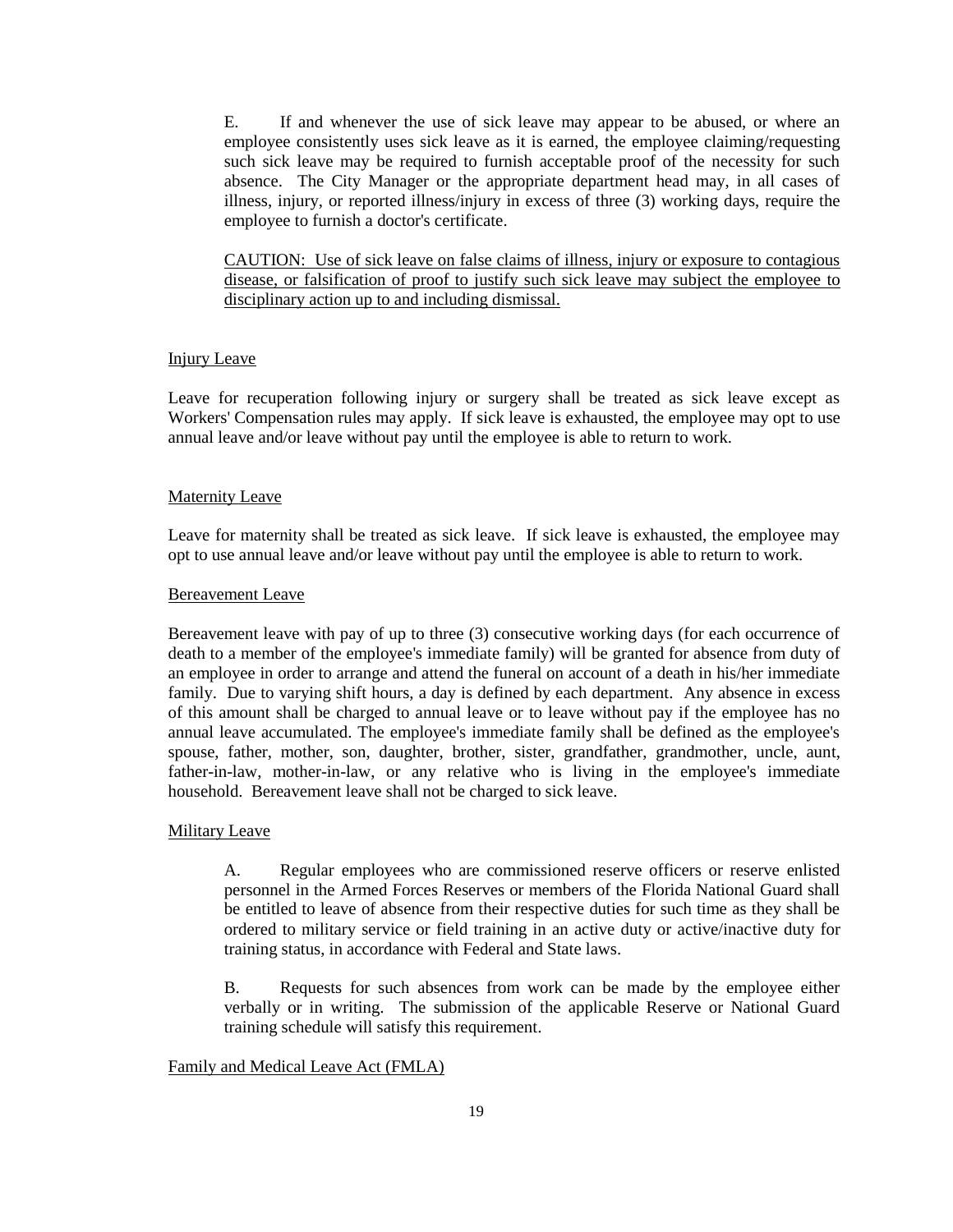- Employees may be entitled to a leave of absence under the Family and Medical Leave Act (FMLA). This policy provides employees information concerning FMLA entitlements and obligations employees may have during such leaves. If employees have any questions concerning FMLA leave, they should contact the Personnel Office.
- I. Eligibility
- FMLA leave is available to "eligible employees." To be an "eligible employee," an employee must: 1) have been employed by the City for at least 12 months (which need not be consecutive); 2) have been employed by the City for at least 1,250 hours of service during the 12-month period immediately preceding the commencement of the leave; and 3) be employed at a worksite where 50 or more employees are located within 75 miles of the worksite.

### **A. Basic FMLA Leave Entitlement:**

The FMLA provides eligible employees up to 12 workweeks of unpaid leave for certain family and medical reasons during a 12-month period. The 12-month period is determined based on a fixed 12-month leave year (such as a fiscal year). Leave may be taken for any one, or for a combination, of the following reasons:

- To care for the employee's child after birth or placement for adoption or foster care;
- To care for the employee's spouse, son, daughter or parent (but not in-law) who has a **serious health condition**;
- For the employee's own serious health condition (including any period of incapacity due to pregnancy, prenatal medical care or childbirth) that makes the employee unable to perform one or more of the essential functions of the employee's job; and/or
- Because of any **qualifying exigency** arising out of the fact that an employee's spouse, son, daughter or parent is a covered military member on covered active duty or called to covered active duty status (or has been notified of an impending call or order to covered active duty) in the Reserves component of the Armed Forces in support of contingency operation or Regular Armed Forces for deployment to a foreign country. This leave also is available for family members of active duty service members.
	- A **serious health condition** is an illness, injury, impairment or physical or mental condition that involves either an overnight stay in a medical care facility, or continuing treatment by a health care provider for a condition that either prevents the employee from performing the functions of the employee's job, or prevents the qualified family member from participating in school or other daily activities. Subject to certain conditions, the continuing treatment requirement may be met by a period of incapacity of more than 3 consecutive calendar days combined with at least two visits to a health care provider or one visit and a regimen of continuing treatment, or incapacity due to pregnancy, or incapacity due to a chronic condition. Other conditions may meet the definition of continuing treatment.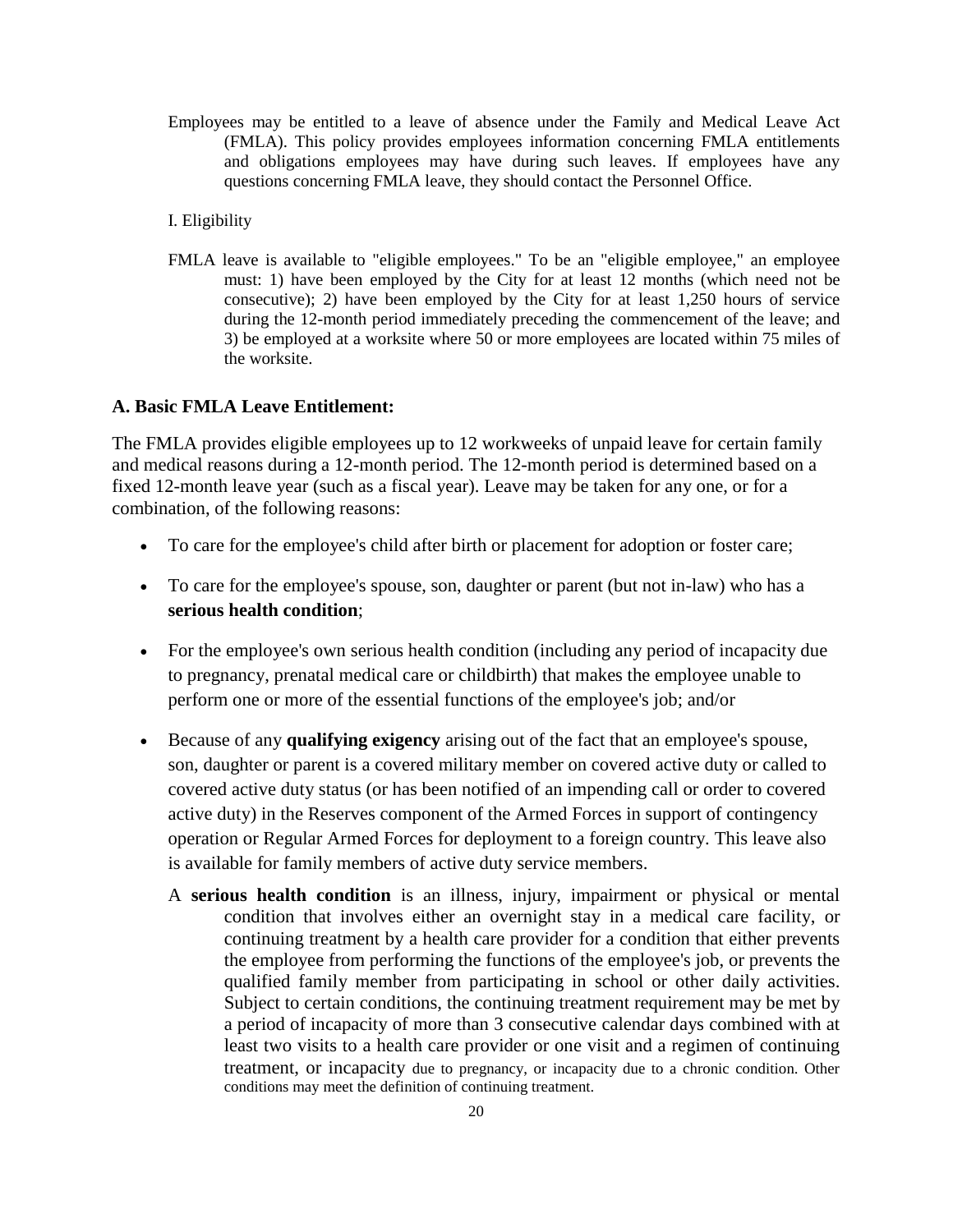**Qualifying exigencies** may include attending certain military events, arranging for alternative childcare, addressing certain financial and legal arrangements, attending certain counseling sessions, caring for the parents of the military member of covered active duty and attending postdeployment reintegration briefings.

## **B. Additional Military Family Leave Entitlement (Injured Service member Leave)**

In addition to the basic FMLA leave entitlement discussed above, an eligible employee who is the spouse, son, daughter, parent or next of kin of a **covered service member** is entitled to take up 26 weeks of leave during a single 12-month period to care for the servicemember with a serious injury or illness. Leave to care for a service member shall only be available during a single-12 month period and, when combined with other FMLA-qualifying leave, may not exceed 26 weeks during the single 12-month period. The single 12-month period begins on the first day an eligible employee takes leave to care for the injured service member.

A "**covered service member**" is a current member of the Armed Forces, including a member of the National Guard or Reserves, who is undergoing medical treatment, recuperation or therapy, is otherwise in outpatient status or is on the temporary retired list, for a serious injury or illness. These individuals are referred to in this policy as "current members of the Armed Forces." **Covered service members** also include a veteran who is discharged or released from military services under condition other than dishonorable at any time during the five years preceding the date the eligible employee takes FMLA leave to care for the covered veteran, and who is undergoing medical treatment, recuperation or therapy for a serious injury or illness. These individuals are referred to in this policy as "covered veterans."

The FMLA definitions of a "serious injury or illness" for current Armed Forces members and covered veterans are distinct from the FMLA definition of "serious health condition" applicable to FMLA leave to care for a covered family member.

## **C. Intermittent Leave and Reduced Leave Schedules**

FMLA leave usually will be taken for a period of consecutive days, weeks or months. However, employees also are entitled to take FMLA leave intermittently or on a reduced leave schedule when medically necessary due to a serious health condition of the employee or covered family member or the serious injury or illness of a covered servicemember.

## **D. No Work While on Leave**

The taking of another job while on family/medical leave or any other authorized leave of absence is grounds for immediate termination, to the extent permitted by law.

## **E. Protection of Group Health Insurance Benefits**

During FMLA leave, eligible employees are entitled to receive group health plan coverage on the same terms and conditions as if they had continued to work.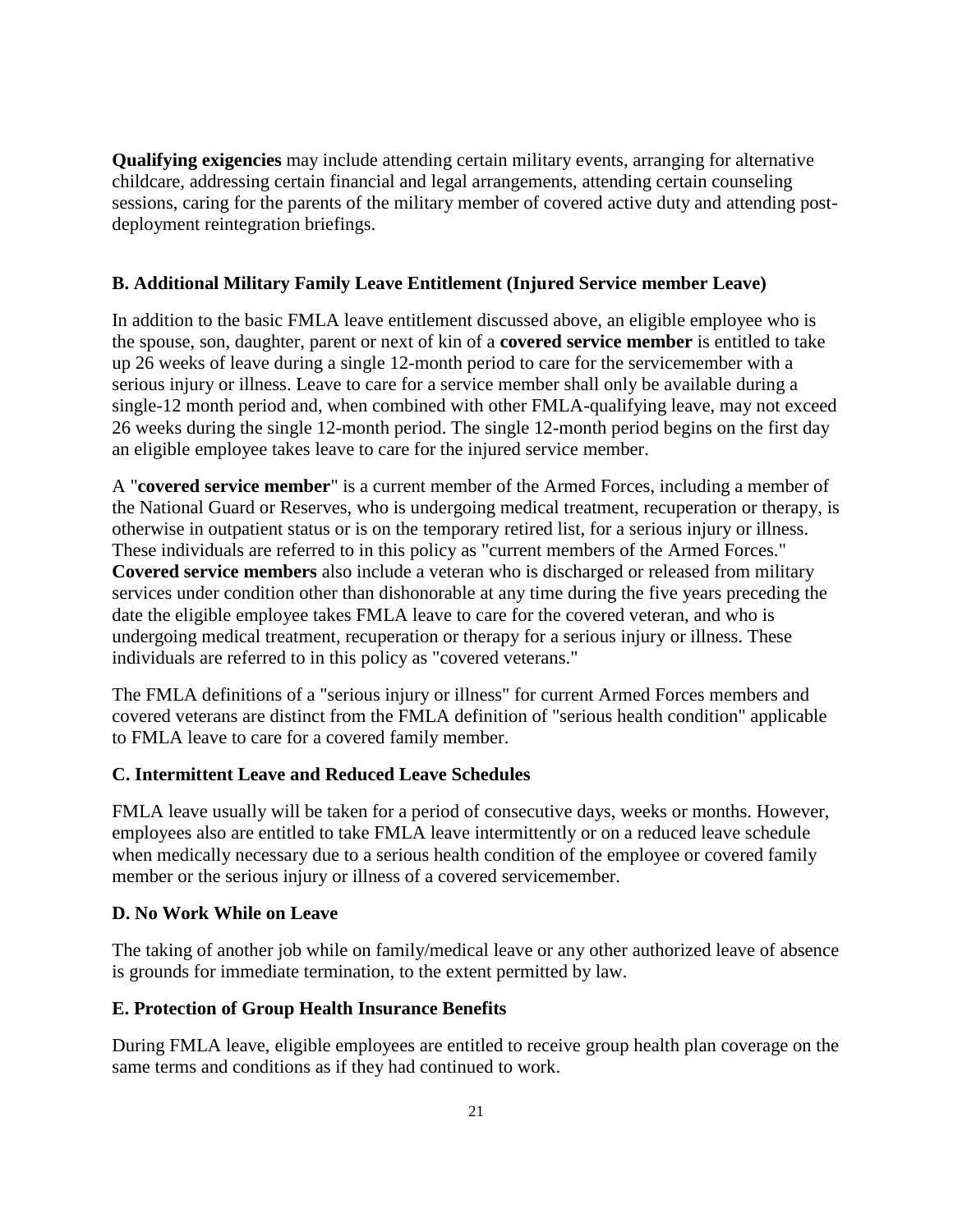## **F. Restoration of Employment and Benefits**

At the end of FMLA leave, subject to some exceptions including situations where job restoration of "key employees" will cause The City substantial and grievous economic injury, employees generally have a right to return to the same or equivalent positions with equivalent pay, benefits and other employment terms. The City will notify employees if they qualify as "key employees," if it intends to deny reinstatement, and of their rights in such instances. Use of FMLA leave will not result in the loss of any employment benefit that accrued prior to the start of an eligible employee's FMLA leave.

## **G. Notice of Eligibility for, and Designation of, FMLA Leave**

Employees requesting FMLA leave are entitled to receive written notice from the Personnel Office telling them whether they are eligible for FMLA leave and, if not eligible, the reasons why they are not eligible. When eligible for FMLA leave, employees are entitled to receive written notice of: 1) their rights and responsibilities in connection with such leave; 2) the Personnel Office's designation of leave as FMLA-qualifying or non-qualifying, and if not FMLA-qualifying, the reasons why; and 3) the amount of leave, if known, that will be counted against the employee's leave entitlement.

The City may retroactively designate leave as FMLA leave with appropriate written notice to employees provided the City's failure to designate leave as FMLA-qualifying at an earlier date did not cause harm or injury to the employee. In all cases where leaves qualify for FMLA protection, the City and employee can mutually agree that leave be retroactively designated as FMLA leave.

## **. Employee FMLA Leave Obligations**

## **A. Provide Notice of the Need for Leave**

Employees who take FMLA leave must timely notify the Personnel Office of their need for FMLA leave. The following describes the content and timing of such employee notices.

## **1. Content of Employee Notice**

To trigger FMLA leave protections, employees must inform the Personnel Office of the need for FMLA-qualifying leave and the anticipated timing and duration of the leave, if known. Employees may do this by either requesting FMLA leave specifically, or explaining the reasons for leave so as to allow the Personnel Office to determine that the leave is FMLA-qualifying. For example, employees might explain that:

- a medical condition renders them unable to perform the functions of their job;
- they are pregnant or have been hospitalized overnight;
- they or a covered family member are under the continuing care of a health care provider;
- the leave is due to a qualifying exigency cause by a covered military member being on active duty or called to active duty status; or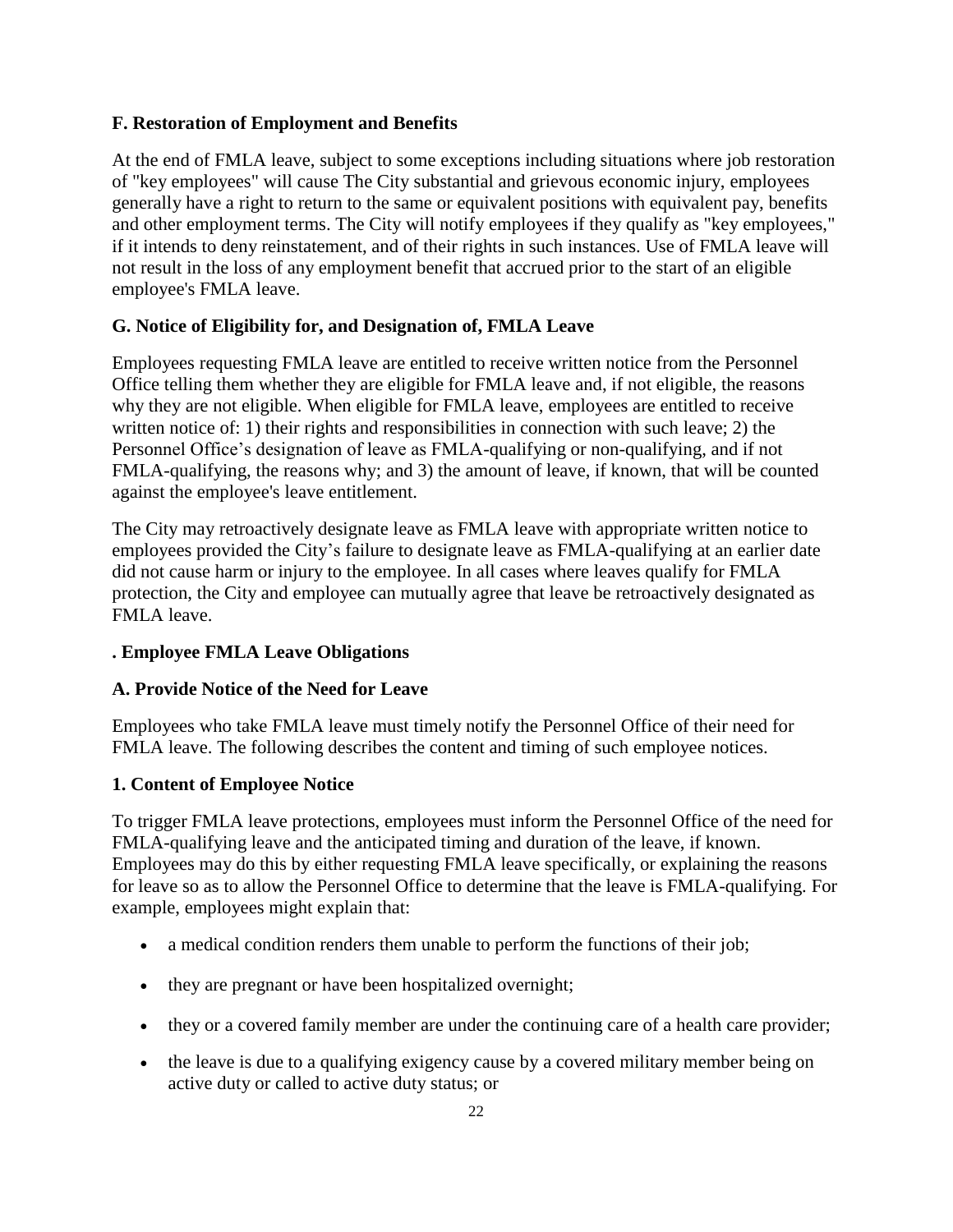• if the leave is for a family member, that the condition renders the family member unable to perform daily activities or that the family member is a covered service member with a serious injury or illness.

Calling in "sick," without providing the reasons for the needed leave, will not be considered sufficient notice for FMLA leave under this policy. Employees must respond to the Personnel Office's questions to determine if absences are potentially FMLA-qualifying.

If employees fail to explain the reasons for FMLA leave, the leave may be denied. When employees seek leave due to FMLA-qualifying reasons for which the Personnel Office has previously provided FMLA-protected leave, they must specifically reference the qualifying reason for the leave or the need for FMLA leave.

### **2. Timing of Employee Notice**

Employees must provide 30 days' advance notice of the need to take FMLA leave when the need is foreseeable. When 30 days' notice is not possible, or the approximate timing of the need for leave is not foreseeable, employees must provide the City notice of the need for leave as soon as practicable under the facts and circumstances of the particular case. Employees who fail to give 30 days' notice for foreseeable leave without a reasonable excuse for the delay, or otherwise fail to satisfy FMLA notice obligations, may have FMLA leave delayed or denied.

## **B. Cooperate in the Scheduling of Planned Medical Treatment (Including Accepting Transfers to Alternative Positions) and Intermittent Leave or Reduced Leave Schedules**

When planning medical treatment, employees must consult with the City and make a reasonable effort to schedule treatment so as not to unduly disrupt the City's operations, subject to the approval of an employee's health care provider. Employees must consult with the Personnel Office prior to the scheduling of treatment to work out a treatment schedule that best suits the needs of both the City and the employees, subject to the approval of an employee's health care provider. If employees providing notice of the need to take FMLA leave on an intermittent basis for planned medical treatment neglect to fulfill this obligation, the City may require employees to attempt to make such arrangements, subject to the approval of the employee's health care provider.

When employees take intermittent or reduced work schedule leave for foreseeable planned medical treatment for the employee or a family member, including during a period of recovery from a serious health condition or to care for a covered service member, the City may temporarily transfer employees, during the period that the intermittent or reduced leave schedules are required, to alternative positions with equivalent pay and benefits for which the employees are qualified and which better accommodate recurring periods of leave.

When employees seek intermittent leave or a reduced leave schedule for reasons unrelated to the planning of medical treatment, upon request, employees must advise the City of the reason why such leave is medically necessary. In such instances, the supervisor and employee shall attempt to work out a leave schedule that meets the employee's needs without unduly disrupting the City's operations, subject to the approval of the employee's health care provider.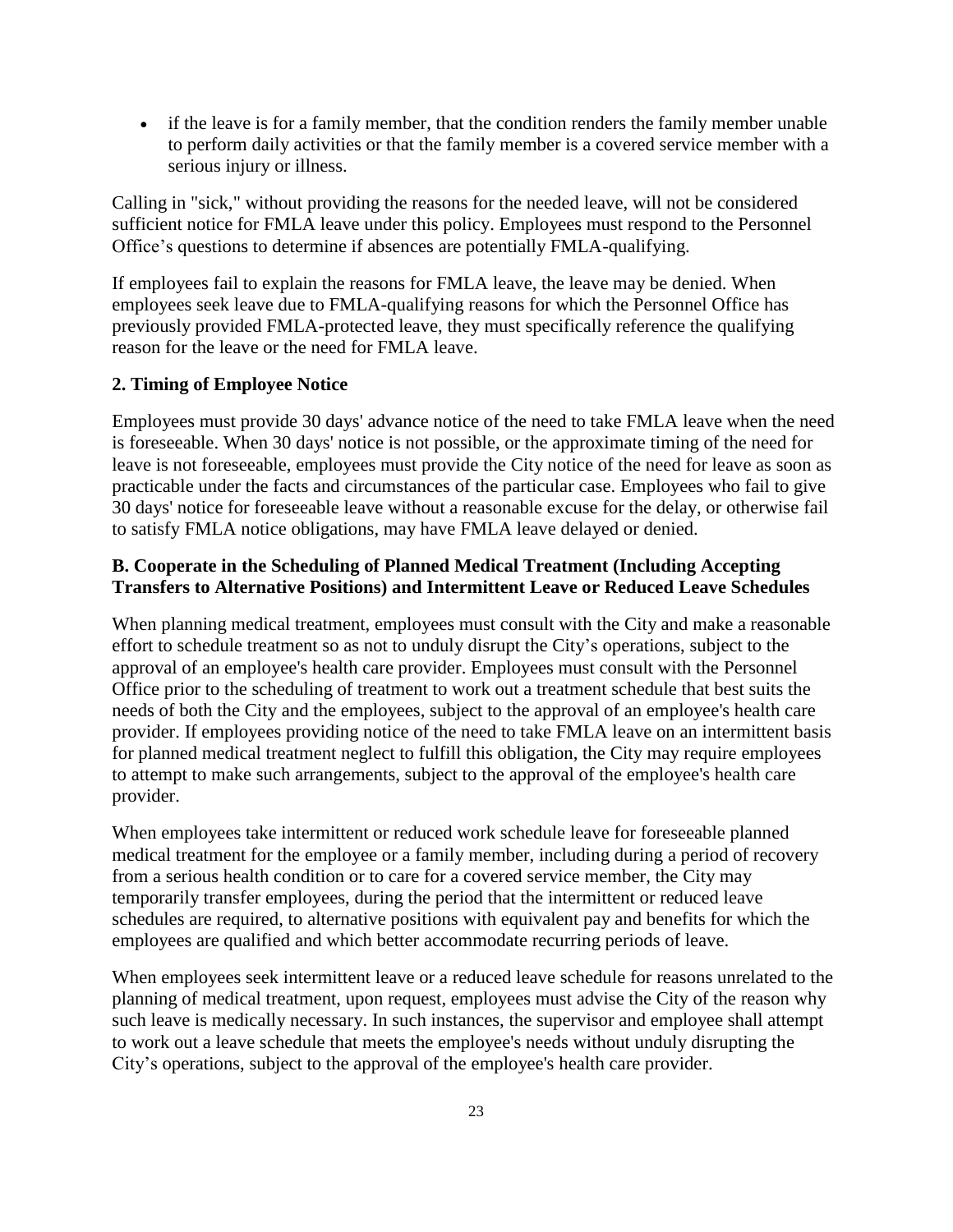## **C. Submit Medical Certifications Supporting Need for FMLA Leave (Unrelated to Requests for Military Family Leave)**

Depending on the nature of FMLA leave sought, employees may be required to submit medical certifications supporting their need for FMLA-qualifying leave. As described below, there generally are three types of FMLA medical certifications: an **initial certification**, a **recertification** and a **return to work/fitness for duty certification**.

It is the employee's responsibility to provide the Personnel Office with timely, complete and sufficient medical certifications. Whenever the Personnel Office requests employees to provide FMLA medical certifications, employees must provide the requested certifications within 15 calendar days after the City's request, unless it is not practicable to do so despite an employee's diligent, good faith efforts. The Personnel Office shall inform employees if submitted medical certifications are incomplete or insufficient and provide employees at least seven calendar days to cure deficiencies. The City will deny FMLA leave to employees who fail to timely cure deficiencies or otherwise fail to timely submit requested medical certifications.

With the employee's permission, the Personnel Office (through individuals other than an employee's direct supervisor) may contact the employee's health care provider to authenticate or clarify completed and sufficient medical certifications. If employees choose not to provide the the Personnel Office with authorization allowing it to clarify or authenticate certifications with health care providers, the City may deny FMLA leave if certifications are unclear.

Whenever the Personnel Office deems it appropriate to do so, it may waive its right to receive timely, complete and/or sufficient FMLA medical certifications. the need for such leave from their health care provider or, if applicable, the health care provider of their covered family or service member. If employees provide at least 30 days' notice of medical leave, they should submit the medical certification before leave begins. A new initial medical certification will be required on an annual basis for serious medical conditions lasting beyond a single leave year. If the Personnel Office has reason to doubt initial medical certifications, it may require employees to obtain a second opinion at the City's expense. If the opinions of the initial and second health care providers differ, the City may, at its expense, require employees to obtain a third, final and binding certification from a health care provider designated or approved jointly by the City and the employee.

## **2. Medical Recertifications**

Depending on the circumstances and duration of FMLA leave, the Personnel Office may require employees to provide recertification of medical conditions giving rise to the need for leave. The Personnel Office will notify employees if recertification is required and will give employees at least 15 calendar days to provide medical recertification.

## **3. Return to Work/Fitness for Duty Medical Certifications**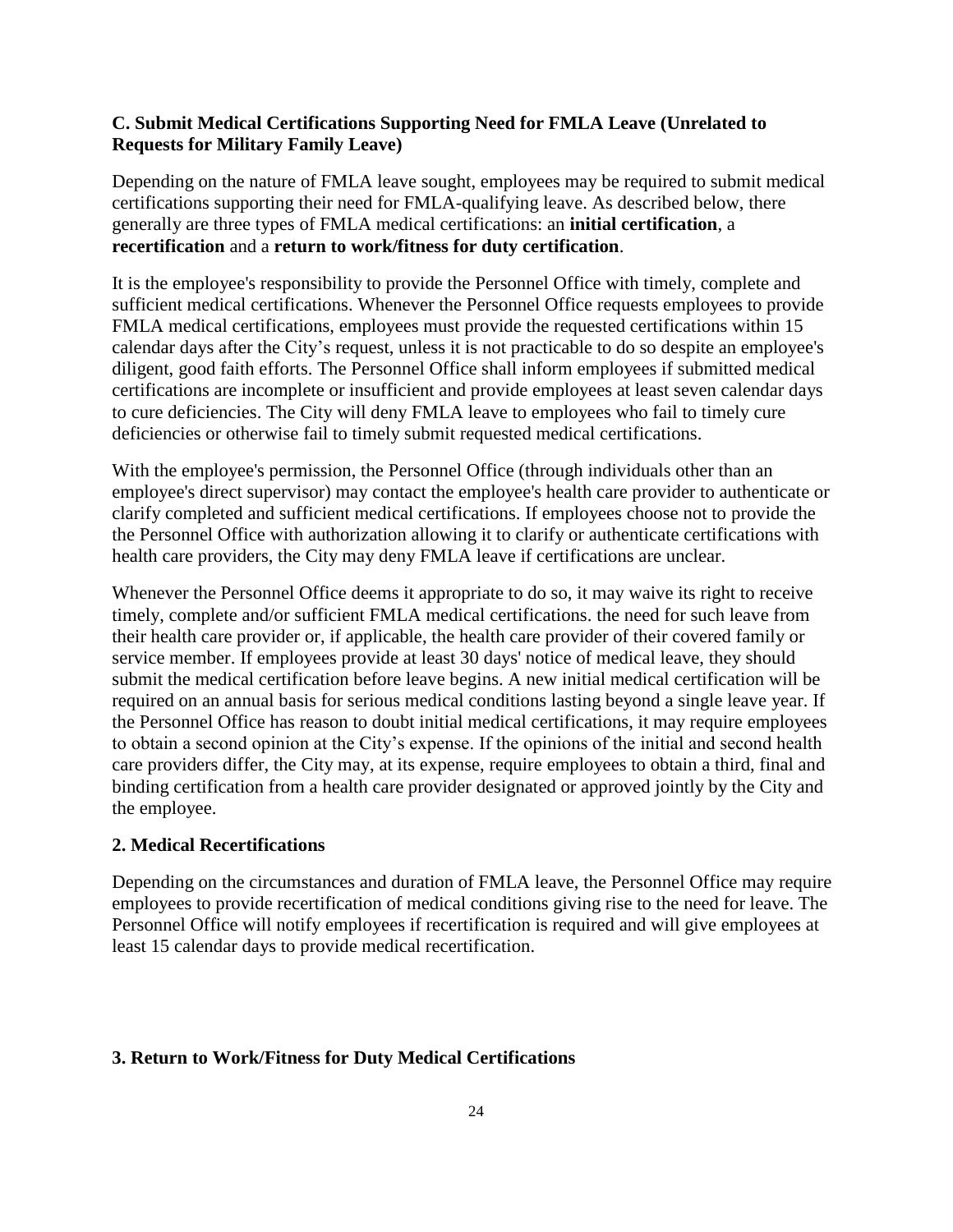Unless notified that providing such certifications is not necessary, employees returning to work from FMLA leaves that were taken because of their own serious health conditions that made them unable to perform their jobs must provide the Personnel Office with medical certification confirming they are able to return to work and the employees' ability to perform the essential functions of the employees' position, with or without reasonable accommodation. The City may delay and/or deny job restoration until employees provide return to work/fitness for duty certifications.

### **D. Submit Certifications Supporting Need for Military Family Leave**

Upon request, the first time employees seek leave due to qualifying exigencies arising out of the active duty or call to active duty status of a covered military member, the Personnel Office may require employees to provide: 1) a copy of the covered military member's active duty orders or other documentation issued by the military indicating the covered military member is on active duty or call to active duty status and the dates of the covered military member's active duty service; and 2) a certification from the employee setting forth information concerning the nature of the qualifying exigency for which leave is requested. Employees shall provide a copy of new active duty orders or other documentation issued by the military for leaves arising out of qualifying exigencies arising out of a different active duty or call to active duty status of the same or a different covered military member.

When leave is taken to care for a covered service member with a serious injury or illness, the Personnel Office may require employees to obtain certifications completed by an authorized health care provider of the covered service member. In addition, and in accordance with the FMLA regulations, the Personnel Office may request that the certification submitted by employees set forth additional information provided by the employee and/or the covered service member confirming entitlement to such leave.

## **E. Substitute Paid Leave for Unpaid FMLA Leave**

Employees must use any accrued paid time while taking unpaid FMLA leave.

The substitution of paid time for unpaid FMLA leave time does not extend the length of FMLA leave and the paid time will run concurrently with an employee's FMLA entitlement.

Leaves of absence taken in connection with a disability leave plan or workers' compensation injury/illness shall run concurrently with any FMLA leave entitlement.

Upon written request, the City will allow employees to use accrued paid time to supplement any paid disability benefits.

## **F. Pay Employee's Share of Health Insurance Premiums**

During FMLA leave, employees are entitled to continued group health plan coverage under the same conditions as if they had continued to work. Unless the Personnel Office notifies employees of other arrangements, whenever employees are receiving pay from the City during FMLA leave, the City will deduct the employee portion of the group health plan premium from the employee's paycheck in the same manner as if the employee was actively working.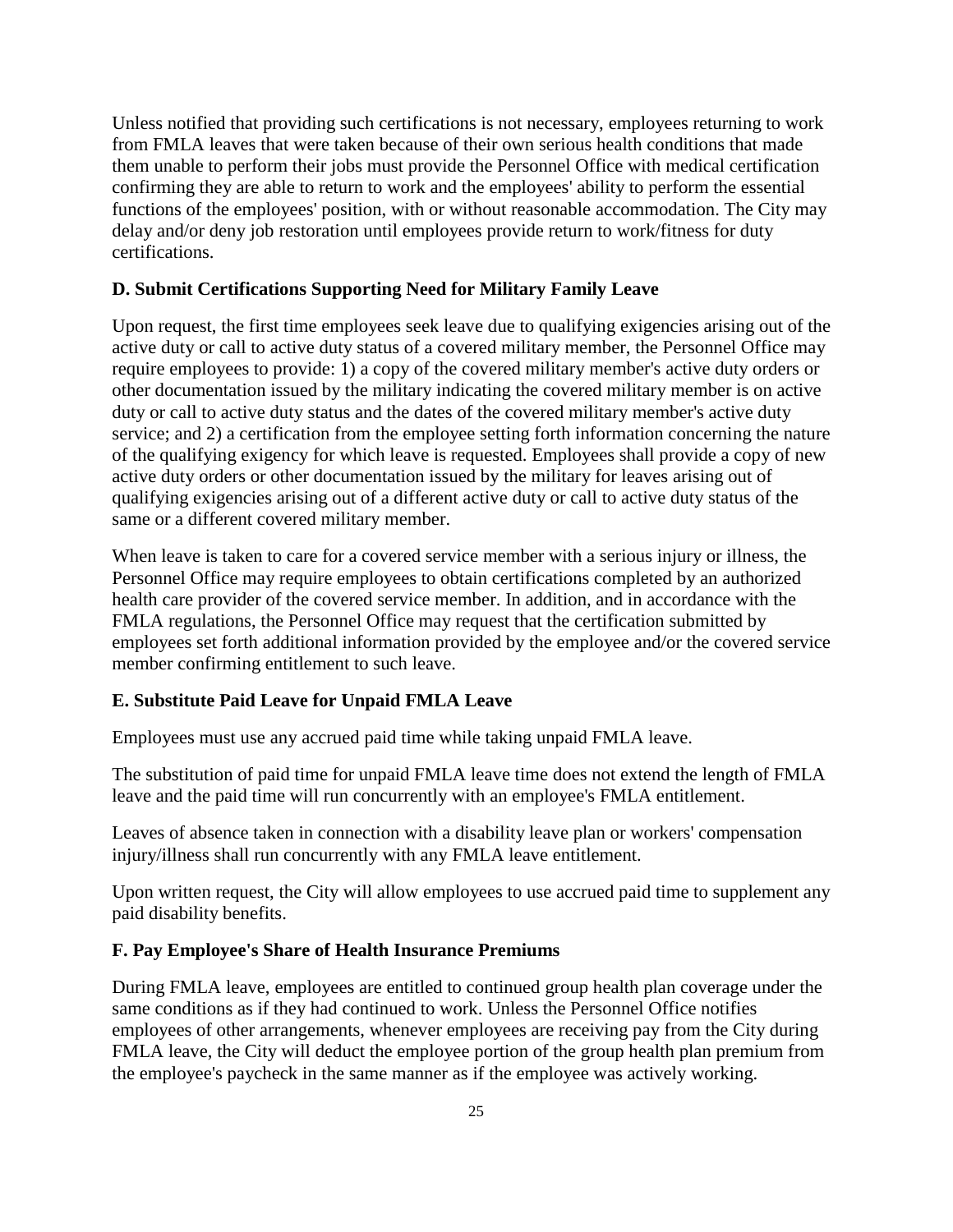If FMLA leave is unpaid, employees must pay their portion of the group health premium through a method determined by the City upon leave.

### **IV. Questions and/or Complaints about FMLA Leave**

If you have questions regarding this FMLA policy, please contact the Personnel Office. The City of Niceville is committed to complying with the FMLA, and whenever necessary, shall interpret and apply this policy in a manner consistent with FMLA.

The FMLA makes it unlawful for employers to complying with the FMLA and, whenever necessary, shall interpret and apply this policy in a manner consistent: 1) interfere with, restrain or deny the exercise of any right provided under FMLA; or 2) discharge or discriminate against any person for opposing any practice made unlawful by FMLA or involvement in any proceeding under or relating to FMLA. If employees believe their FMLA rights have been violated, they should contact the Personnel Office immediately. The Personnel Office will investigate any FMLA complaints and take prompt and appropriate remedial action to address and/or remedy any FMLA violation. Employees also may file FMLA complaints with the United States Department of Labor or may bring private lawsuits alleging FMLA violations.

### **V. Leave with Other Leave Coordination of FMLA Policies**

The FMLA does not affect any federal, state or local law prohibiting discrimination, or supersede any State or local law or collective bargaining agreement that provides greater family or medical leave rights. For additional information concerning leave entitlements and obligations that might arise when FMLA leave is either not available or exhausted, please consult the other leave policies in this handbook or contact the Personnel Office.

### Court Leave and Jury Duty

A. All regular employees subpoenaed as ordinary citizens (not in connection with their job duties as City employees) to attend court during scheduled work hours are eligible for leave with pay. Those employees who become parties to litigation are not eligible for leave with pay, unless they become such parties in the course of their employment with the City.

B. Employees who attend court for only a portion of their regular scheduled work day are expected to report to their supervisor when excused or released by the court.

C. Employees required to attend court as stated above, while on scheduled vacation, may be allowed to take additional leave with pay for that court time.

D. Unless otherwise released by the Finance Office, all fees and subpoena allowances, except for travel pay, must be turned in to the Finance Office in order to receive compensation from the City for eligible court time. If not turned in, jury duty pay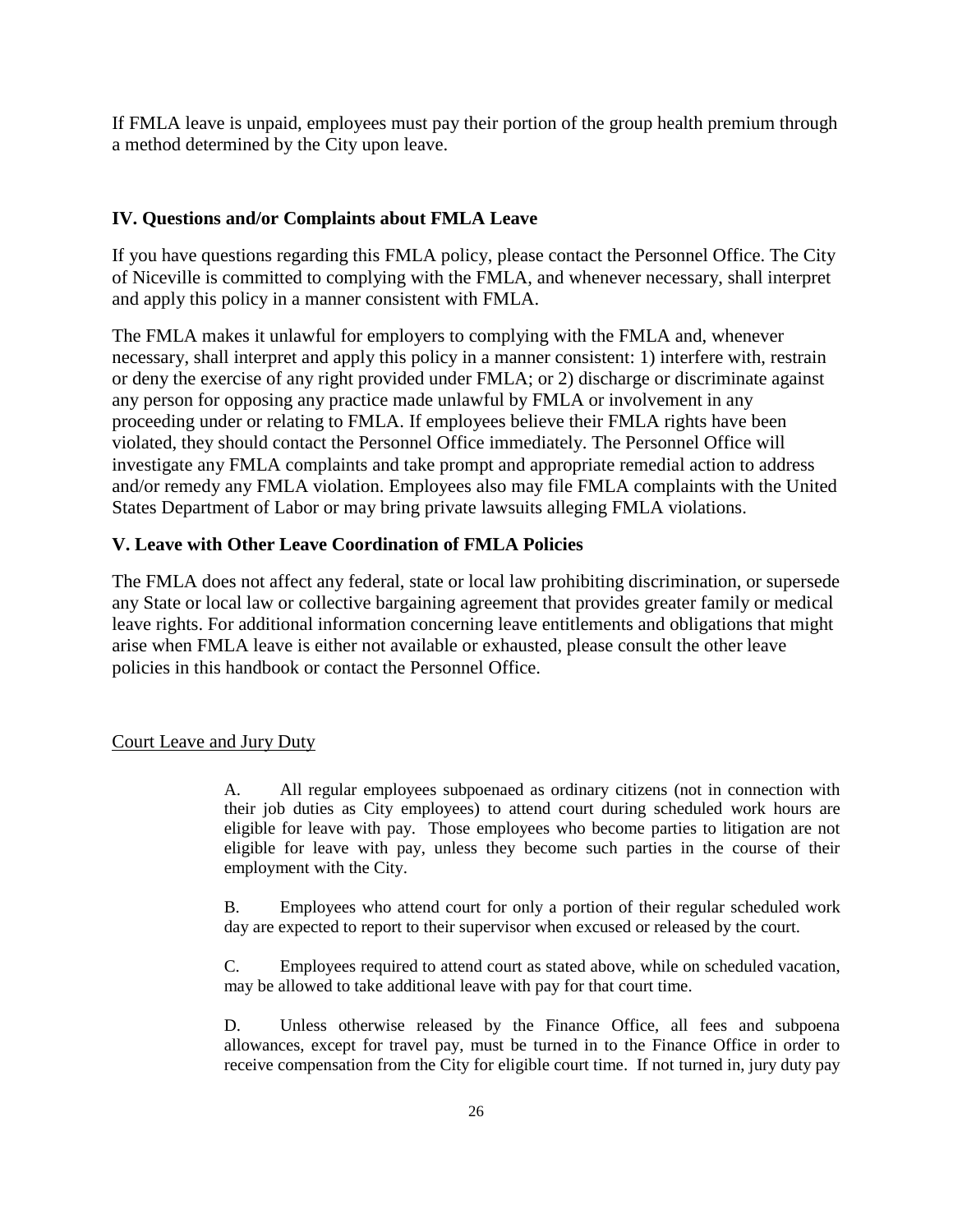will be deducted from the employee's normal City pay. This does not apply in instances where the employee is called to court on designated time off.

Employees who appear in court on behalf of the City as part of their normal City duties will receive only their regular pay for court appearances made during their scheduled work hours.

#### Workers' Compensation and Disability Leave

1. Workers' Compensation:

A. All employees are protected by Workers' Compensation Insurance in accordance with the laws of the State of Florida. It is incumbent upon each employee to properly report Workers' Compensation claims in order to be eligible for benefits.

#### Unemployment Compensation

The City of Niceville is registered with the State of Florida Bureau of Unemployment Compensation. Employees who are involuntarily separated from employment and who file a claim and meet certain qualifications may be eligible to receive unemployment compensation benefits.

#### Group Health Insurance

The City provides a limited group health insurance plan to all regular employees. This program will be administered under Equal Opportunity provisions. The City will provide basic coverage under the plan for all employees and make available coverage to their dependents as a fringe benefit as long as budgetarily feasible.

It is the employee's responsibility to use available coverages in a wise and conscientious manner in order to keep plan costs to a minimum, and to obtain all information pertinent to the group health insurance plan which may be in effect. The Personnel Office maintains up-to-date information on group health insurance and its benefits.

Subsequent to August 23, 2001, those employees with 20 or more years of continuous full-time service with the City are entitled to remain on the City Group Health Insurance Plan. Responsibility for Employee premiums are as follows: 20-25 years, Employee pays entire premium; 25-30 years, Employee pays ½ premium, City pays ½ premium; Over 30 years, City pays entire premium. Employee is responsible for entire premium for eligible dependents or any plan option buy up costs. Employees at age 65 have the option to convert the City Insurance Plan to a Medicare Supplement with the same premium benefits as stated.

#### Deferred Compensation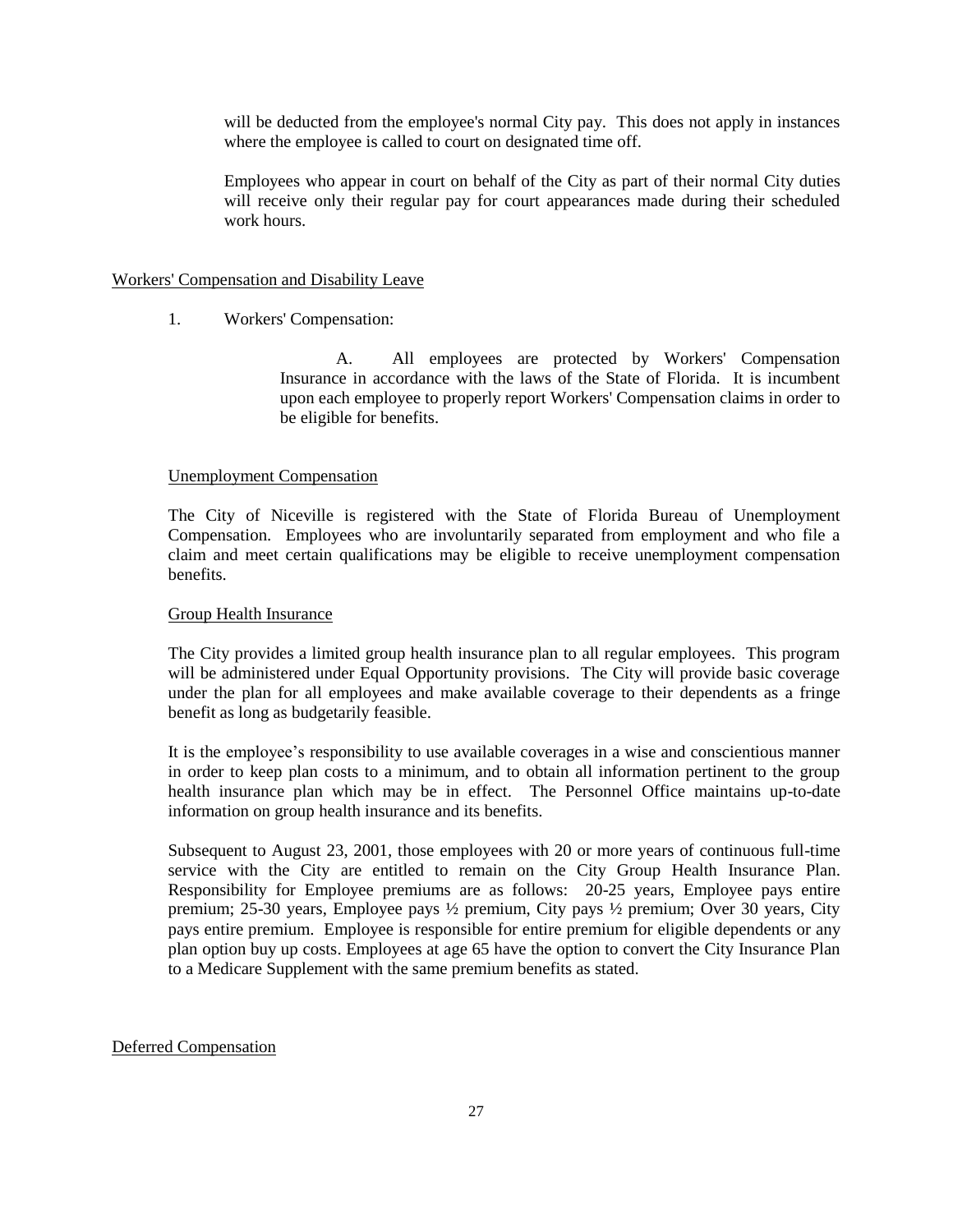The City of Niceville presently participates in a deferred compensation plan with The Hartford. The City will contribute a matching portion according to years of service as provided in the plan document for those employees electing this plan instead of the Florida Retirement System prior to October 1, 2004, for police officers; and October 1, 2005, for all other full-time employees. Those eligible employees hired or rehired subsequent to October 1, 2004, for police officers; and October 1, 2005, for all other employees are not eligible to participate.

#### Florida Retirement System

The City of Niceville presently participates in the Florida Retirement System. This plan is compulsory for those eligible employees hired or rehired after October 1, 2004, for police officers; and October 1, 2005, for all other employees. The Personnel Office maintains up-todate information on the Florida Retirement System.

### **PERSONNEL RELATIONS**

#### Personnel Records

The Personnel Office will maintain employee files containing employment and work history, records of personnel actions, and a current correct address, phone number, marital and dependent statuses. Employees must notify the Personnel Office of any change of address, phone number, or personnel status. Access to employee personnel files shall be in accordance with Florida State Statute.

The Personnel Office will monitor, coordinate, provide, support and maintain appropriate records data, analysis and reports on recruitment, selection, placement and all other personnel actions.

### Employee Communications

Several arrangements are available for employee communications. The first and most valuable is for the employee to discuss matters of mutual interest with the immediate supervisor. Communications needing to proceed further up the administrative staff should observe the appropriate chains-of-authority. The Personnel Office may be contacted at any time for communication of personnel-related information. Constructive suggestions, especially those which may improve the service of the City to the public, are always welcome.

### **Grievances**

A. Policy:

The Personnel System shall provide regular employees a fair and equitable review of any grievance without fear of discrimination, coercion, restraint or reprisal. Further, it shall insure that every reasonable effort will be made to resolve the matter as efficiently and effectively as possible. It shall be the policy of the City insofar as possible to prevent the occurrence of grievances and to deal promptly with those which occur. It is the intent and desire of the City to resolve complaints or grievances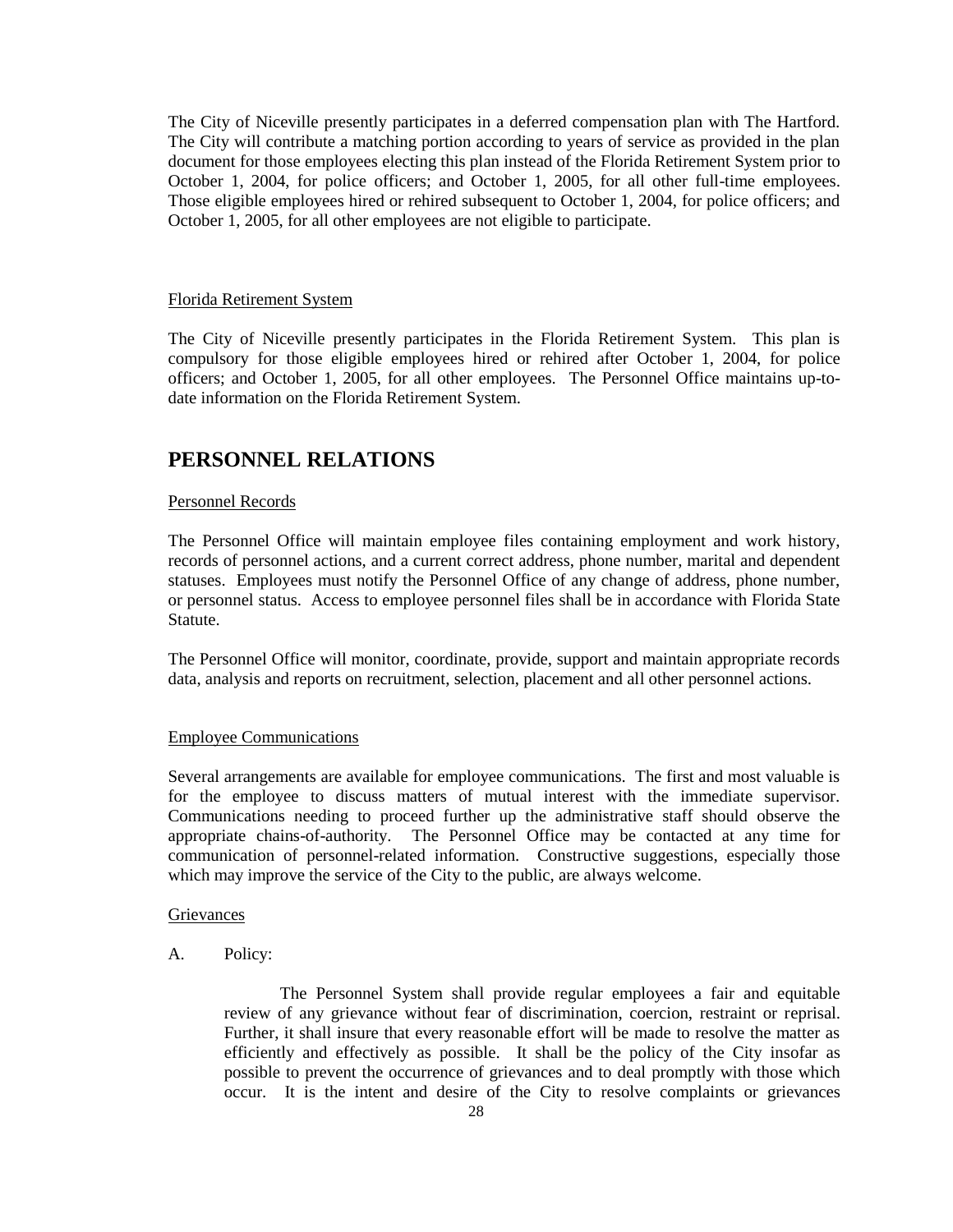informally, and both administrative staff and employees are expected to make every effort to resolve problems as they arise. However, it is recognized that there will be grievances which will be resolved only after review. This grievance procedure is established to provide full opportunity to employees to bring to the attention of administrative staff or the City Manager complaints, grievances or situations that the employee feels need either resolution or information.

B. Grievances:

Grievances may grow out of an employee's feeling that he/she has been treated harshly or unfairly by the organization, by fellow employees, or by a supervisor, or to simply ask for information. An employee may file a grievance to register a complaint or to resolve a problem. The grievance process may also be used to request clarifications of existing rules, regulations, and policies and to recommend modifications of same, or to request information relative to respective job situations which is not otherwise privileged or confidential in nature.

### C. Grievance Procedure:

In order to assure every regular employee of a method in which he/she can get a particular grievance considered rapidly, fairly, and without reprisal and to preserve an orderly chain of responsibility, the following levels are to be followed:

Level 1 - Whenever a grievance arises, the employee shall, within five (5) working days of the occurrence of the incident, explain and discuss the complaint, grievance, or inquiry orally with his/her supervisor who may call the department head into the discussion, in an effort to achieve a prompt, satisfactory adjustment. Once all relevant circumstances have been discussed with the employee, the cause of the problem will be removed by the supervisor or department head to the extent he/she deems advisable and possesses authority to act. The supervisor will make a decision and notify the employee within three (3) working days after the discussion with the employee. To assure consistent application of policy, the supervisor should consult with his/her department head, the City Manager and the Personnel Office before rendering a decision on the matter.

Level 2 - If the complaint is not resolved within three (3) working days as outlined in Level 1, the aggrieved employee may choose to submit his/her grievance in writing to the next highest level of supervision (usually the City Manager). A written grievance submitted above the level of immediate supervisor and department head will contain the following:

1. The date and place at which the grievance took place, if applicable.

2. A statement of the grievance and the facts upon which it is based.

3. The remedy, adjustment or information requested.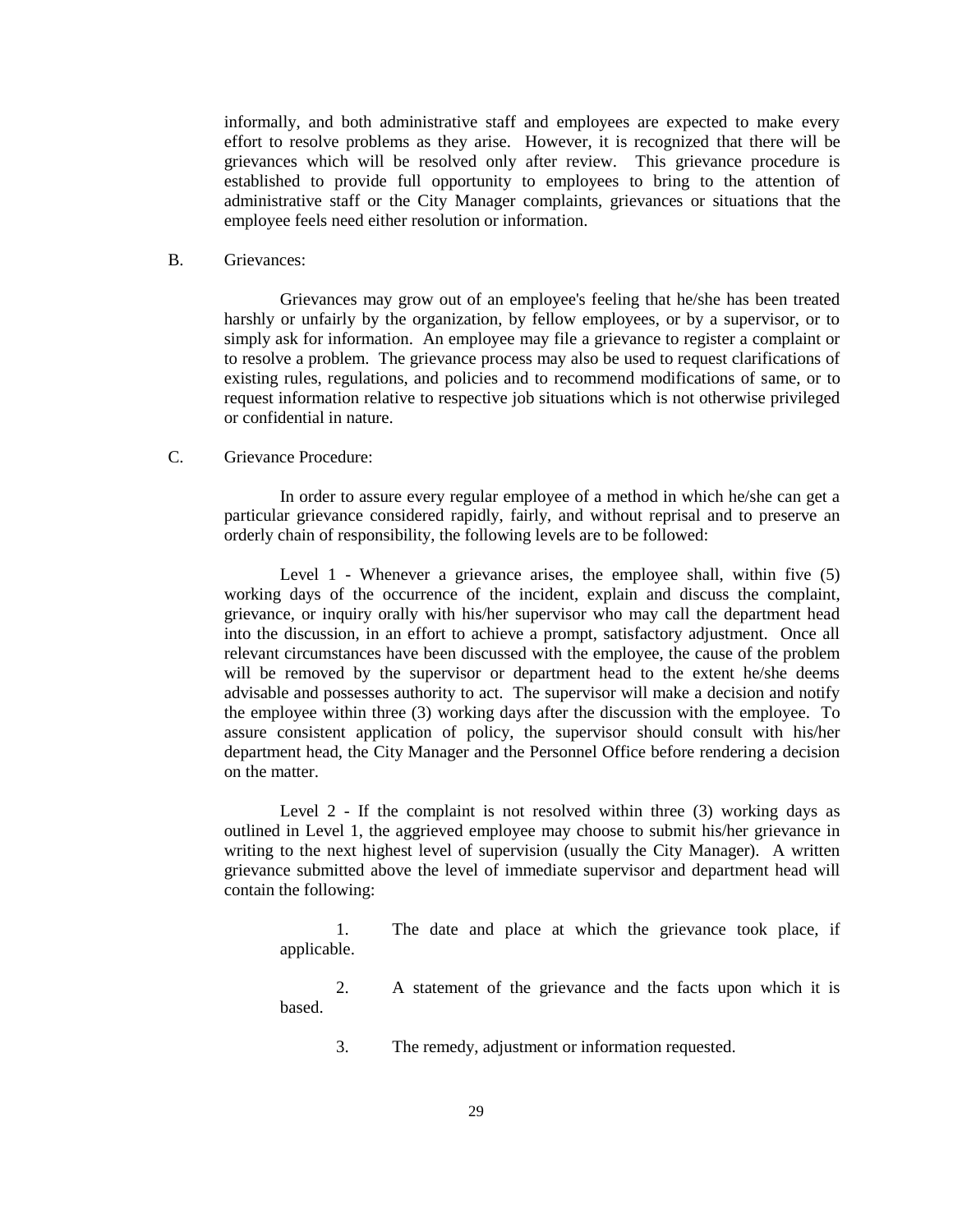4. The signature of the aggrieved employee. A separate investigation of the grievance will be made by the City Manager and the aggrieved employee informed in writing of the decision within five (5) working days after receipt of the grievance at this level. The decision of the City Manager will be final.

### **Personnel Policies, Actions and Procedures**

### Policies

A. Employment of the Aged:

The City of Niceville complies with all State and Federal Laws regarding age in employment.

B. Veteran's Preference:

The City of Niceville complies with all State and Federal Laws regarding veterans in employment.

#### Recruitment

A. In accordance with Equal Employment Opportunity (EEO) regulations, recruitment for the City's positions shall be carried out in the manner necessary to obtain well-qualified candidates and shall insure that all segments of the population are given an equal opportunity to apply and be considered for employment.

B. Publicly posted announcements of vacant positions shall specify the job title, the salary range, a description of duties, the qualification requirements, the method of applying, the closing date for applications and the nature of an examination, if any, to be given for the position.

C. All announcements shall indicate that the City is an equal opportunity employer.

#### Eligibility

All applicants who meet the minimum qualification requirements for the position (as specified in the position description) shall be eligible for further consideration for employment and may be tested, interviewed, reference checked or similar selection processes. To qualify for any position that is identified "sensitive", will require a full background check.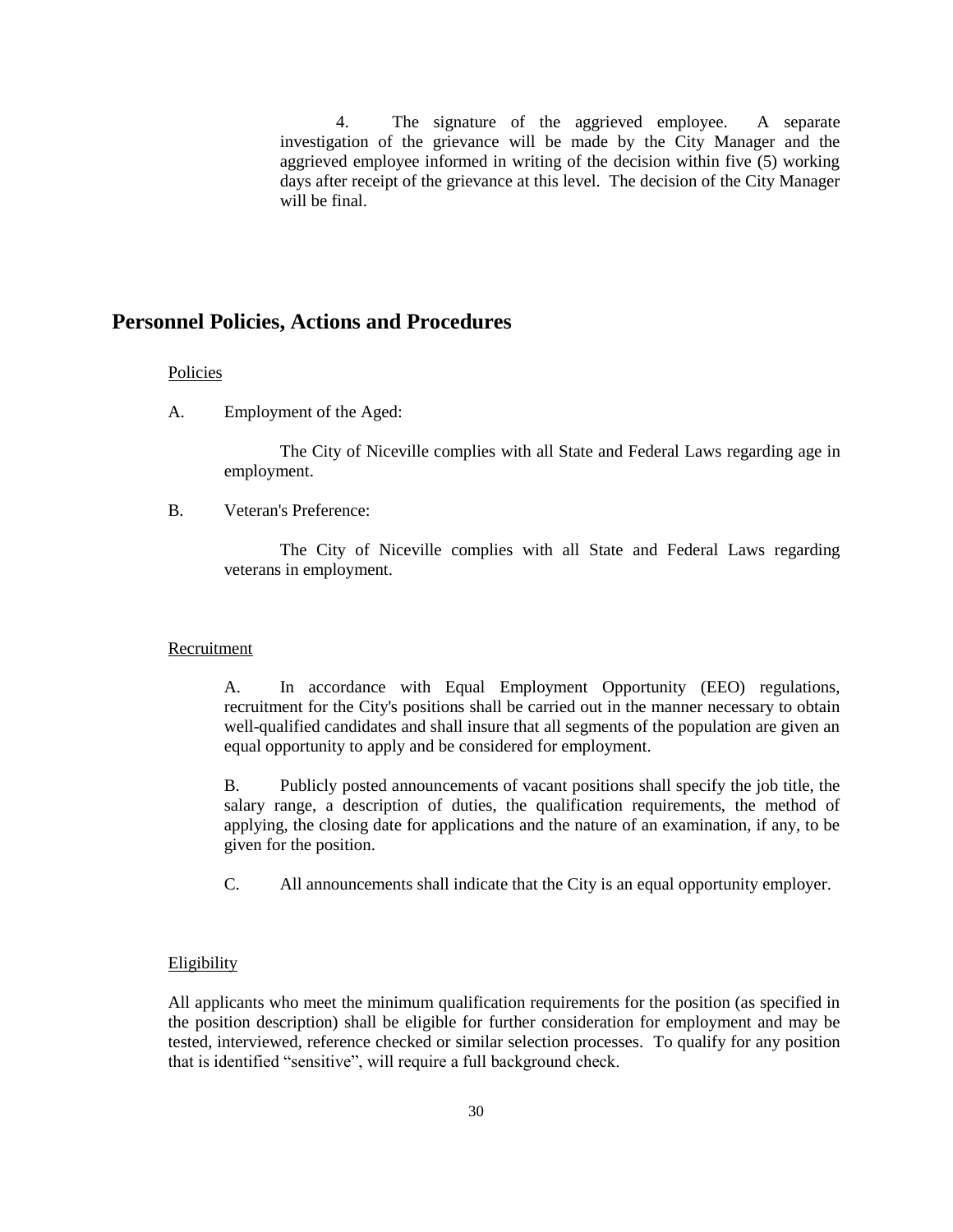### Appointments

### A. Temporary Employment:

Whenever the work load so requires, the City Manager may effect a temporary appointment. Temporary employment refers to those employees engaged to work into the future for a limited period of time. These positions are not subject to competitive examination until such time as their status with the City is considered for a regular appointment. At such time, the incumbent must compete for the regular positions on the basis of qualifications. Due to the temporary nature of their employment, temporary employees are not regularly established positions and will not accrue fringe benefits or holiday or overtime benefits afforded to regular full-time employees except as specifically authorized by the City Manager.

### B. Part-Time Employment:

This refers to all those employees who have been appointed for an indefinite period of time but who work for a period less than the regularly-established number of hours per week. Part-time employees may be appointed on a noncompetitive basis. Parttime employees are not regularly established positions and will not be eligible to receive any fringe benefits, holiday pay, overtime benefits, etc., afforded to regular full-time employees except as specifically authorized by the City Manager.

C. Regular Full-Time Employment:

This refers to employment which is scheduled on a continuing career basis and for the standard number of working hours per week. Employees in this category are regularly established positions and receive all the rights and benefits as provided by the Personnel System.

### Probationary Period

Each new employee is considered on probation for a period of twelve (12) months following initial employment; and for a period of three (3) months following a promotion, transfer, or reinstatement.

### **Layoffs**

- A. 1. Temporary employees
	- 2. New probationary employees
	- 3. Part-time employees
	- 4. Full-time regular employees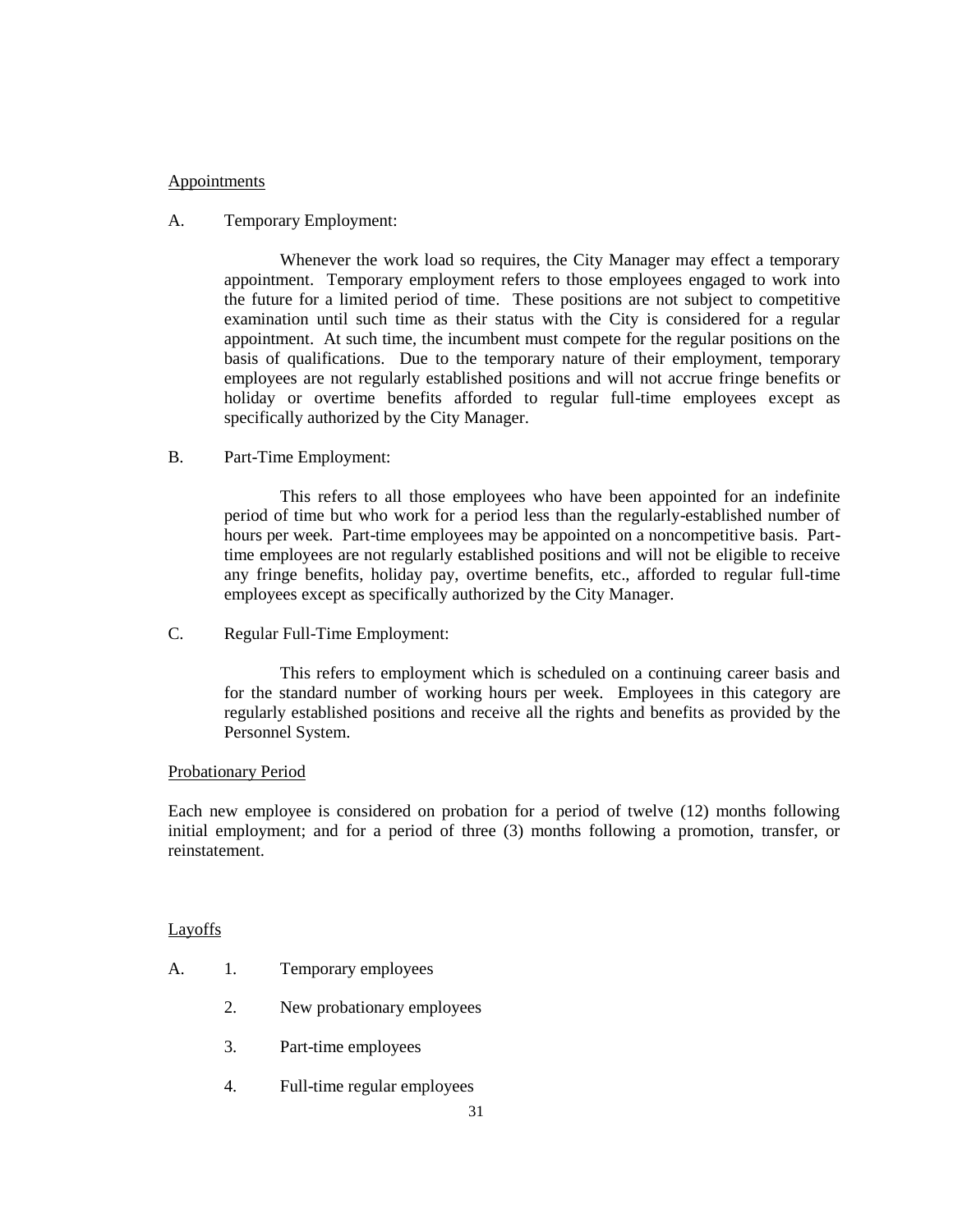B. The order of layoff of all employees within a particular status of employment shall be determined by the City Manager after he/she has given due consideration to all relevant factors which shall include, but not be limited to, seniority and the relative efficiency of the employee. Any employee who is laid off will be given a minimum of five (5) working days notice of the pending layoff.

### Resignation

Any employee wishing to leave the City's service in good standing will file with his/her supervisor a written resignation stating the date the employee intends to leave and the reasons for leaving. The resignation should be submitted at least 14 days before leaving so as to allow the Personnel Office to make a proper replacement for the employee's class of work. Failure to comply with this procedure shall be cause for denying such employee future employment with the City; and will result in denial of payment of any accrued annual leave. Unauthorized absences from work for a period of three (3) consecutive working days may be considered as the employee's voluntary resignation, but not in good standing. The effective date of separation from the City shall be at the close of business on the last day an employee reports for duty; the date specified in the written resignation; or the last day of leave granted should the employee fail to report for duty on the first working day following the expiration of the leave.

### Exit Procedures

An employee leaving the employment of the City shall, prior to departure, comply with the following required steps:

1. Notify the department head, Personnel Office, and Finance Office (with due advance notice) of the expected last day of work.

2. Turn in to the department head all equipment, supplies, keys, tools, files, documents, etc., issued to the employee.

- 3. Participate in an exit interview with the Personnel Office.
- 4. Leave adequate forwarding addresses and phone numbers.

#### Reinstatement

Employees returning from leaves of absence, those who were dismissed because of a reduction in force, or those who have otherwise been terminated in good standing shall be eligible for rehire into the same or comparable position without competitive application should such a position become available within one year of the layoff. Reinstated employees shall be placed in the same pay grade and step they were in at the time of the layoff.

### Disciplinary Actions, Causes and Guidelines

The City cannot function without policies and rules designed to ensure smooth and order operations. The following is a partial list of actions prohibited by the City. Violation or work rules may result in disciplinary action up to and including unpaid disciplinary suspension and/or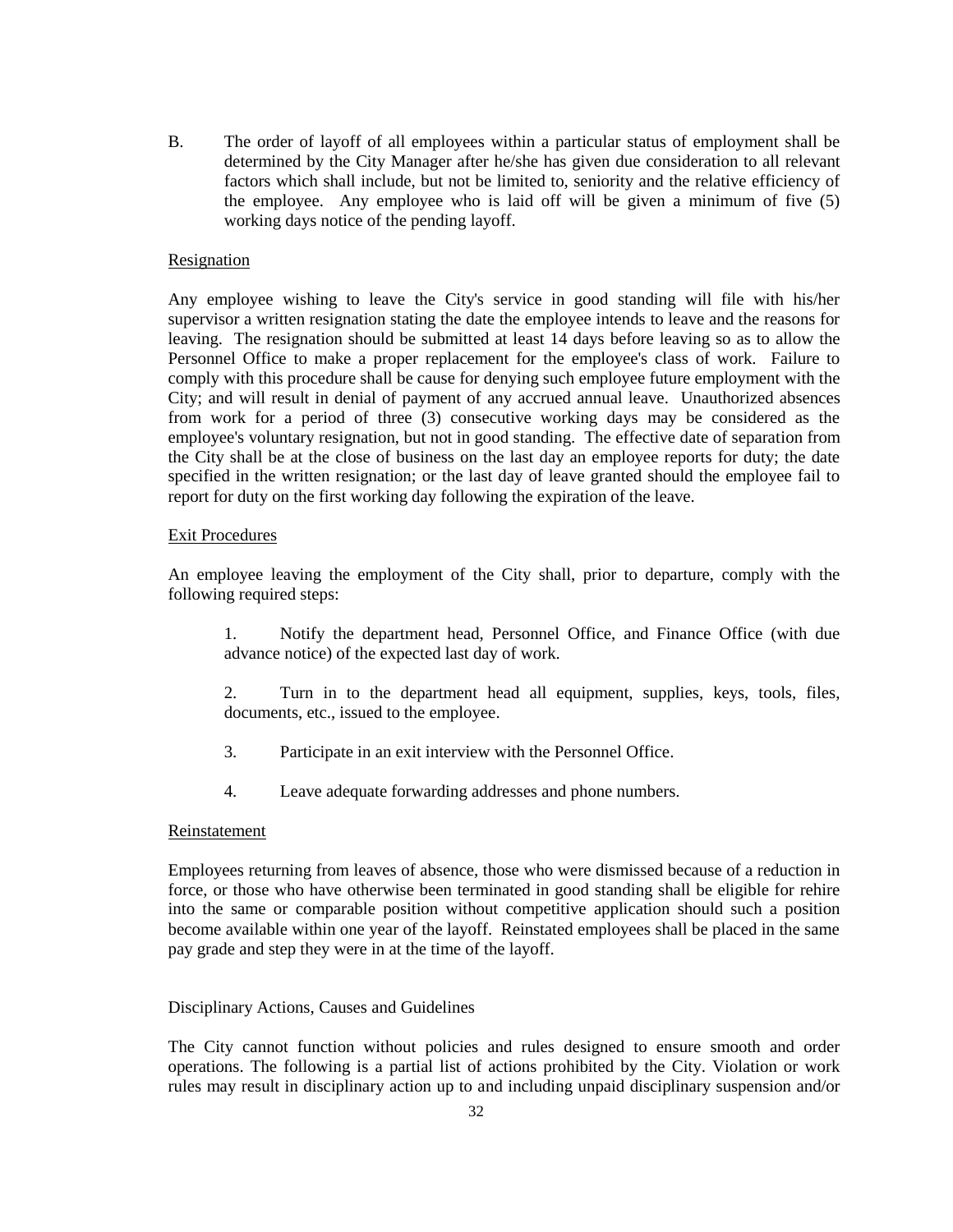dismissal. It is impossible to compile a complete list of offenses, so **you should use good judgment, responsible conduct and common sense as a guide.** Please note that violation of any of the policies in this handbook or violation of any other City policy or procedure may result in the denial of unemployment benefits. For the guidance of all employees, the following are examples of offenses which can result in disciplinary action:

> 1. Using or possessing power equipment to which the employee has not been assigned.

> > 2. Quitting work, wasting time, loitering, or leaving assigned work area during working hours without permission.

3. Taking more than the specified time for meals or rest breaks.

4. Productivity or workmanship not up to required standards of performance.

> 5. Discussing, directly or indirectly, or the disclosure without authorization of any privileged information concerning a City matter learned in the course of working for the City.

> 6. Discourtesy to persons with whom the employee comes in contact while in the performance of duties. (Substantiated)

7. Unexcused or excessive absenteeism, tardiness, or leaving early.

8. Violating a safety rule or safety practice.

10. Creating or contributing to unsafe or unsanitary conditions, littering or poor housekeeping.

> 11. Threatening, intimidating, coercing, or interfering with fellow employees or supervisors at any time including use of abusive, offensive, or derogatory language; including racial or ethnic slurs, as well as sexually offensive language.

12. Sleeping or loafing during duty hours.

13. Publishing or causing to be published, false, vicious or malicious statements concerning any employee, supervisor, the City Manager or the operation of the City.

14. Reporting for work while under the influence of alcohol or drugs.

15. Mistakes due to negligence which affect the safety of other personnel, equipment or property.

16. Vending, soliciting or collecting contributions for any purpose whatsoever at any time at work unless authorized.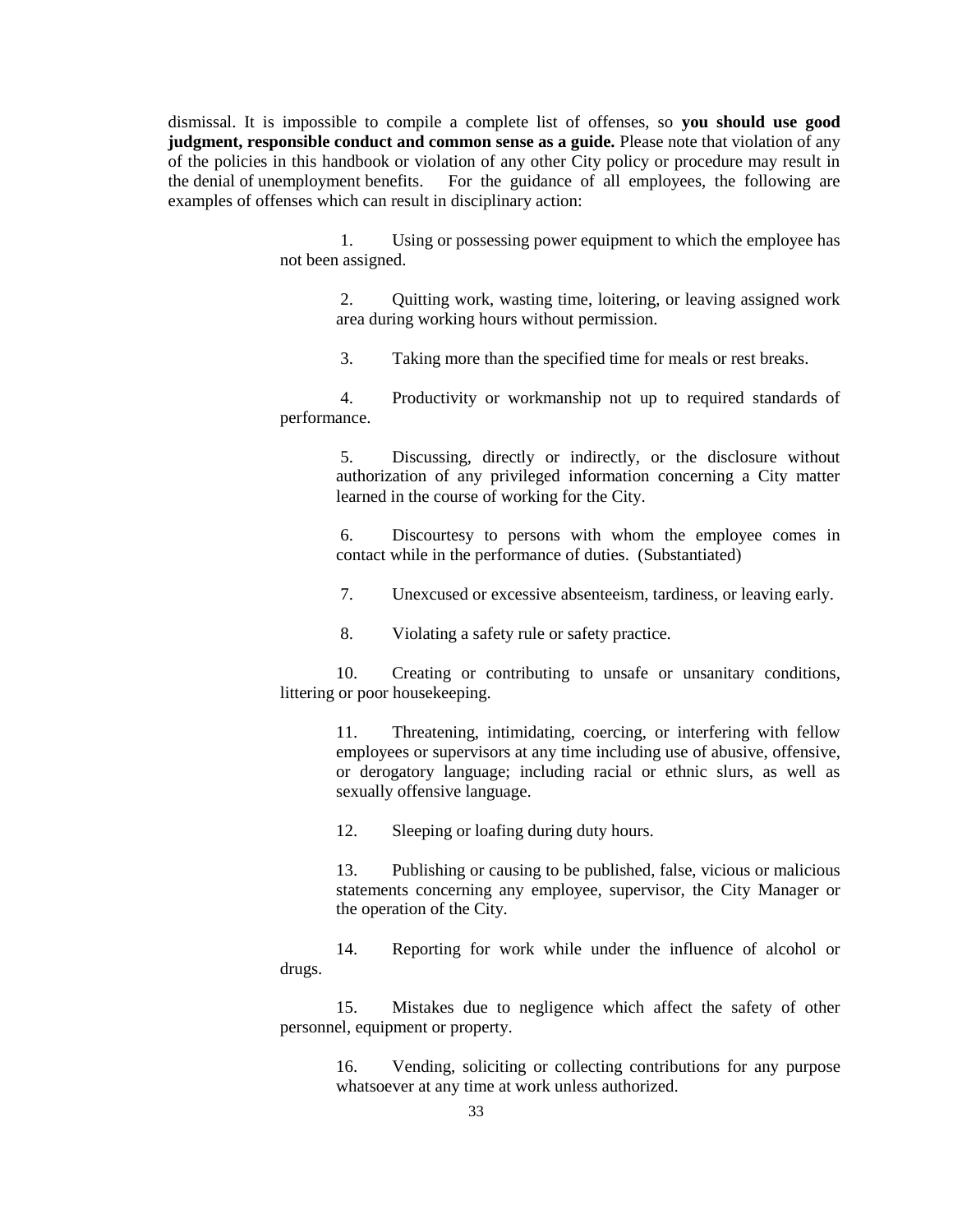17. Knowingly harboring a serious communicable disease which may endanger other employees.

18. Wanton or willful neglect in the performance of assigned duties.

19. Deliberate misuse, abuse, destruction or damaging of any property of the City or the property of an e employee.

> 20. Receipt from any person, or participation in, any fee, gift, or other valuable thing in the course of work, when such fee, gift or other valuable thing is given in the hope of or expectation of receiving a favor of better treatment than that accorded other persons in the line of official duty.

> 21. Dishonesty, including but not limited to the falsification of personnel records or any official records of the City.

> 22. Deliberately making false claims or misrepresentation in an attempt to obtain sickness or accident benefits, or Workers' Compensation.

23. Insubordination or refusal to comply with the written or verbal instructions of a supervisor.

24. Drinking intoxicating liquor while on duty or habitual use or abuse of controlled dangerous substances.

25. Use or attempted use of political influence or bribery to secure an advantage of any manner.

26. Concerted curtailment, restriction of production, or interference with work in or about work stations, including, but not limited to: instigating, leading or participating in any walkout, strike, sit-down, stand-in, slowdown, or refusal to return to work at the scheduled time for the scheduled shift.

27. Conviction of any serious crime which brings disrepute or embarrassment to the City or which would be considered as not conducive to the employee's continuing his/her assigned duties, or which would affect coworker's morale adversely should the employee remain in the City's employment.

28. Engaging in horseplay, running, scuffling, throwing things, or similar types of disorderly conduct.

29. Distributing written or printed matter of any description on City premises unless approved by City Manager.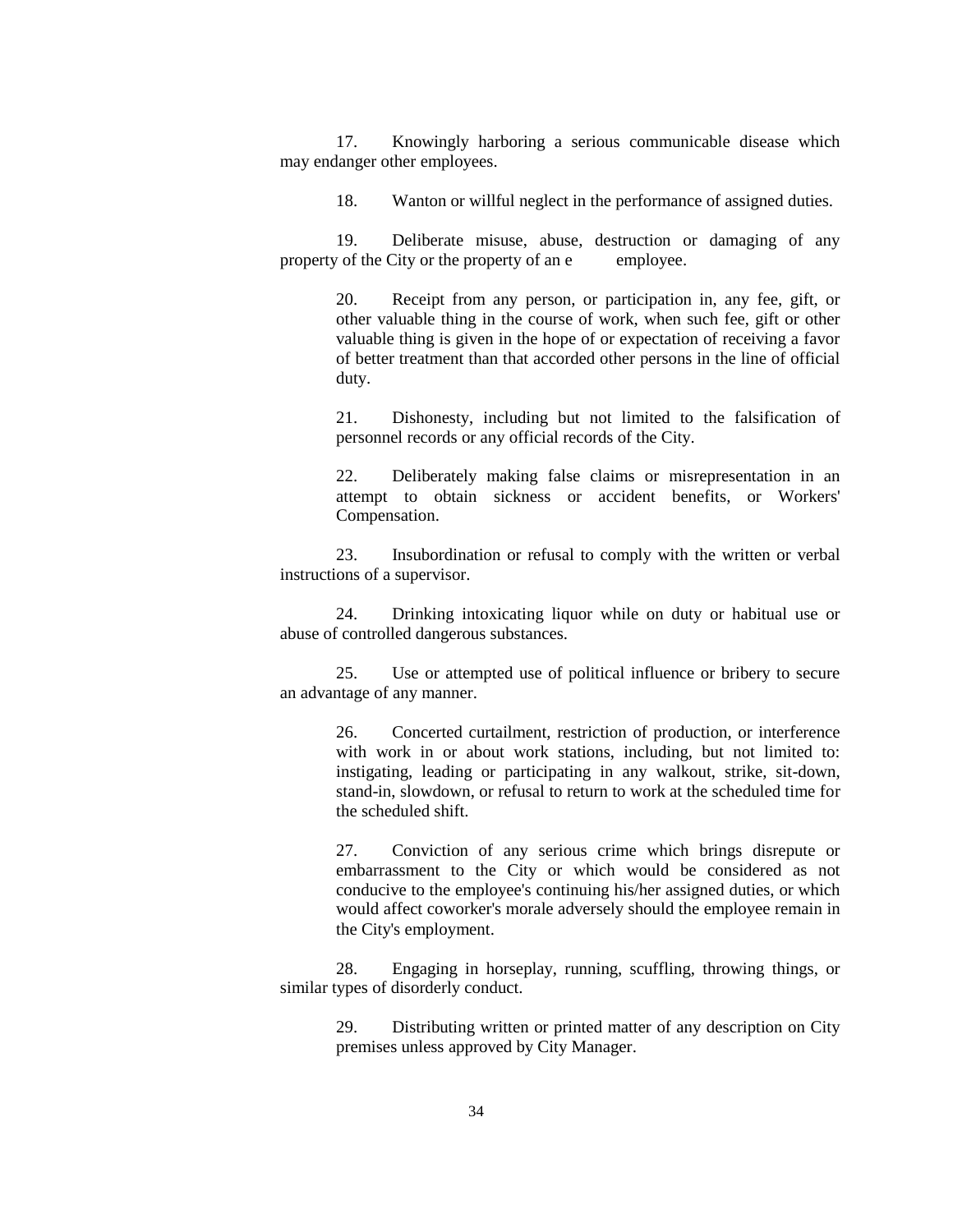30. Making of false, vicious, or malicious statements concerning any employee, the City or its methods of operation.

31. Provoking, or instigating a fight, or fighting at any time on City premises.

32. Mistakes due to carelessness.

33. Causing material or parts to be scrapped due to carelessness.

34. Theft or removal from the premises without proper authorization, any City property or property of any employee.

35. Unauthorized possession of firearms or explosives on City premises.

36. Use or possession of another employee's tools without the employee's consent.

37. Engaging in sabotage or espionage.

38. Gambling while at work or on City premises.

39. Failure to contact your supervisor (at least one hour in advance of any absence from scheduled work time.

40. Smoking in areas not designated as smoking areas.

41. Failure to follow instructions or rules regarding the wearing of identification badges, Personal Protective Equipment or employee parking requirements.

42. Entering City premises when not authorized to do so.

43. Refusing to take a blood or urine test when requested by the City.

44. Failing to timely report an injury, accident, incident or unsafe condition to your supervisor or Personnel Office.

45. Failure to follow dress code that the City requires for your position.

46. Violation of any Federal or State law.

E. This is not intended to be an inclusive listing, and disciplinary action may result for any other valid cause.

F. In all cases, a memorandum of the disciplinary action shall be placed in the employee's personnel file and a copy thereof furnished to the employee.